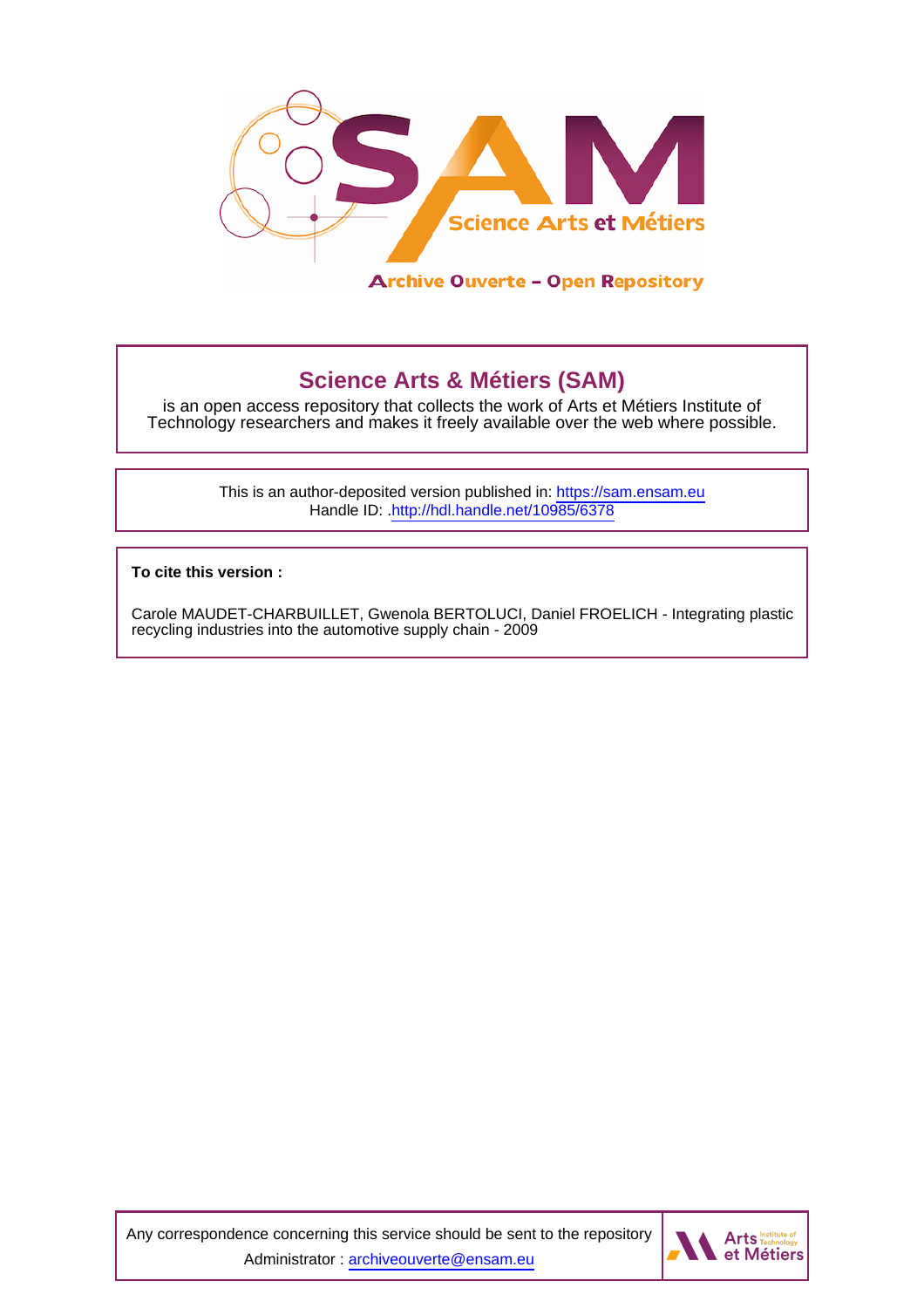# **Integrating plastic recycling industries into the automotive supply chain**

*Carole Maudet* 

 *Laboratoire MAPIE ENSAM Chambéry, France* Carole.Maudet@chambery.ensam.fr

*Gwenola Bertoluci (Corresponding author)* 

*Laboratoire CEPAL ENSIA Massy, France bertoluci@ensia.fr*

*Daniel Froelich* 

*Laboratoire MAPIE ENSAM Chambéry, France* daniel.froelich@ensam.eu

#### **Abstract:**

*Chains for recycling the plastics used in the automotive industry are complex systems just emerging. In this paper we propose to explain the reasons which have so far prevented these recycling chains from achieving a sufficiently regulated state to make them reliable partners for automotive manufacturers. On the basis of this, and taking recycling polypropylene as an example, we propose to use a dynamic flow model of this chain to identify the critical parameters on which achieving this regulated state depends. The results are at two levels. They establish the major role played by changes in the price of oil (an uncontrollable element but one where economic pressures are tending to increase its benefiting the development of these recycling chains) and the necessity for recycling companies to have a flow of quality input sufficient to saturate their production systems and achieve profitable sales. To achieve these results we intend to explore various solutions. Moreover, our study has shown that the development of the chain is also suffering from the lack of cooperation between those involved and the absence of a global vision of the system (which could have been the role of an official eco-organisation if France had chosen to provide these recycling industries with a body of this type). In our project we have been able to experiment using our modelling system to fill this gap. It proved to be an effective way of creating around it a multi-participant area in which exchanges occurred allowing all the parties concerned to understand the aims and requirements of the other participants and the impact of their own actions. This research has thus resulted in the creation of a multi-party working group continuing to develop this tool.* 

Keywords: Plastic recycling, enterprise Development, Ecodesign, Plastic, automotive industry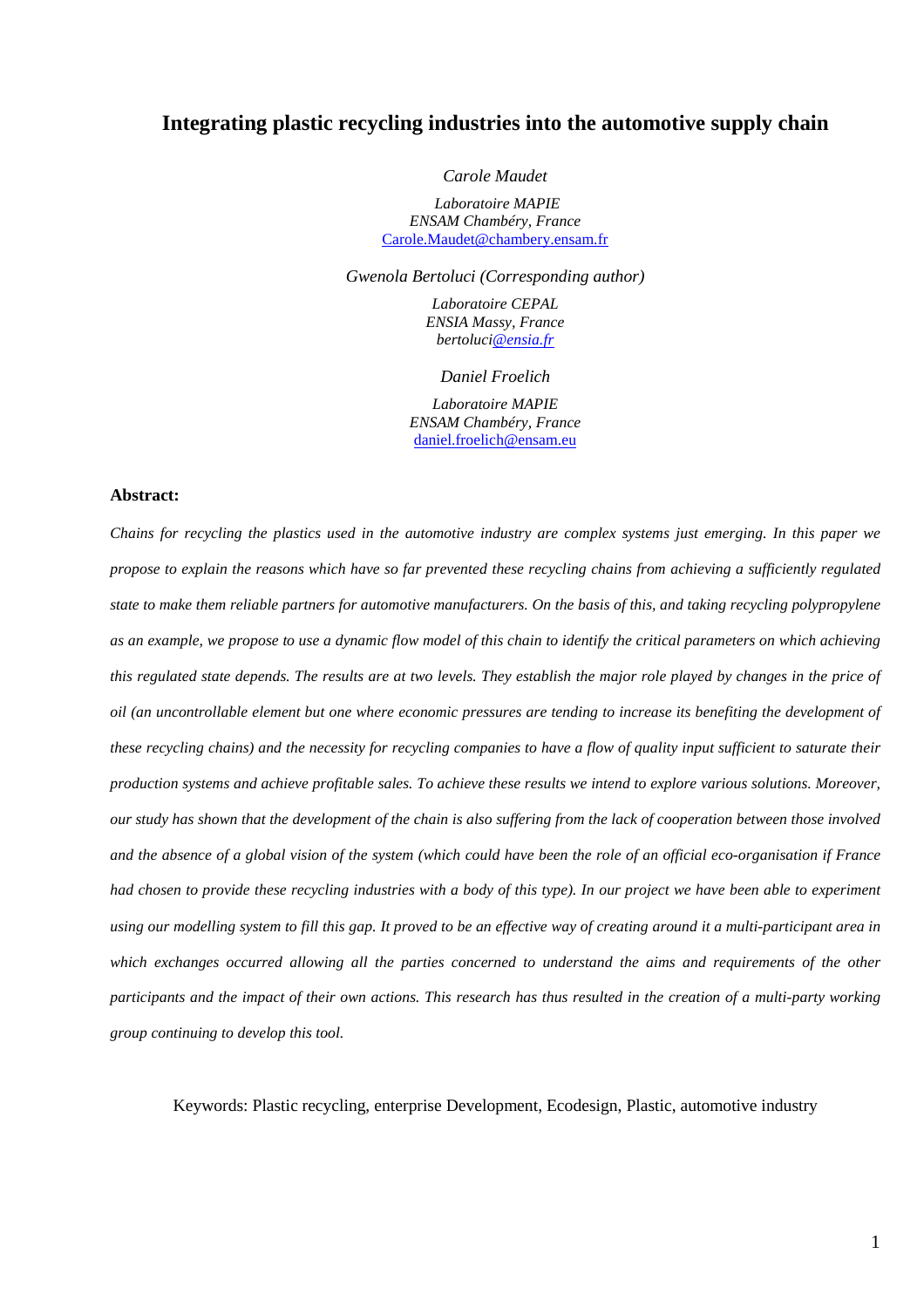#### **1 Introduction**

This paper summarises one of the two research projects that we have undertaken in the aim of contributing to the development of the automotive plastics recycling chain and the use of recycled plastics in vehicles. Concerning the use of recycled plastics, our work was carried out within and in partnership with the company Plastic Omnium. It involved developing a new standard for high mechanical performance material, creating a reference procedure and list for the material, producing databases encouraging the ecodesign of products and integrating material recycling skills into project design [1].

In this paper we present the other part of our work which was directed towards measures to be taken to produce the stocks of recycled plastic material needed to satisfy automotive specifications. This work therefore concerned the plastic recycling industries, the rules and limitations concerning their operation and the means required to ensure reliability of the quality and volume of their production at levels meeting the car manufacturers' specifications.

In the first section of this paper we shall set out the reasons why car manufacturers should have stocks of recycled plastic materials available and analyse the technical and organisational capacities of the recycling industries. Examination of this synthesis leads us to state the need to develop industries capable of increasing the throughput and quality of recycled materials. In the second part, we shall show that the complexity of the system studied, the diversity of points of views which have to be satisfied when it functions, and the diversity of indicators to be taken into account to assess its performance all requires the use of a dynamic flow model for analysing it. All also requires the use of such model for having a method aiding decision-making that helps state possible directions for improvement for the various parties concerned. We shall then set out the method of construction and validation of the model produced for the polypropylene recycling chain. The experimental protocol is the subject of the third part in which we explain the use we have made of experimental programmes to define an optimum model for the recycling chain. Analysis of the results obtained occurs in the fourth section where we demonstrate that it is possible for the recycling industry to become financially self-sufficient subject to two important major conditions: the increase in the price of oil and the arrival of additional sources of good quality used PP at the recycling companies. Finally, we conclude by returning to the initial objectives of this study, the responses obtained and the points remaining to be examined for a complete answer.

# **2 Present practice in France for recycling plastics and using recycled plastics in vehicles**

#### 2.1: Regulatory requirements and industrial results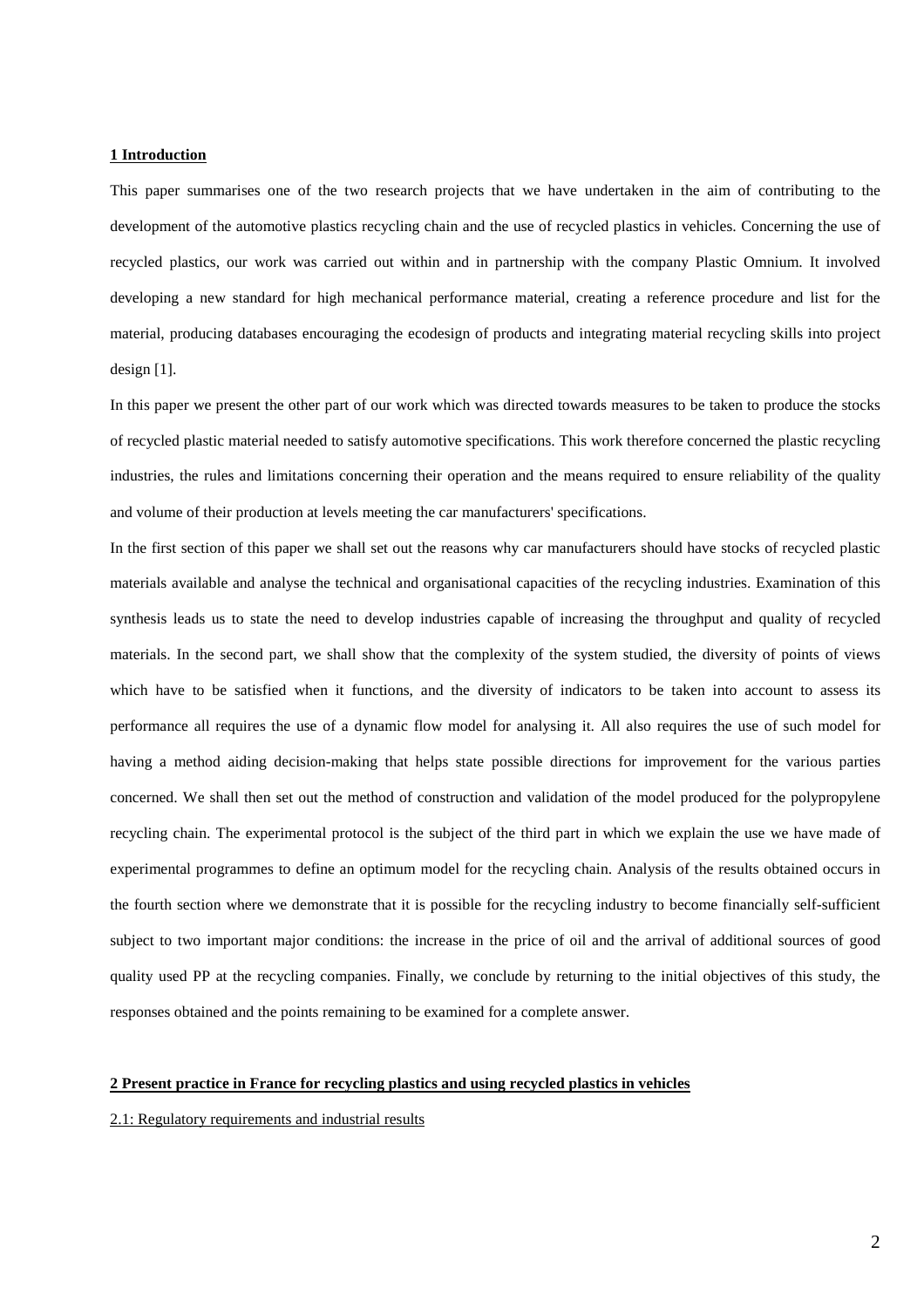The obligations set out by the ELV directive<sup>1</sup> (2000/53/EC [2]) concern both taking preventive action regarding and treating end-of-life products. This position complies with the objective of the European Union which is to encourage industrial companies to manage the materials for their products in closed loops (i.e. reusing recycled material in the application or at least in the original industrial sector). Thus this text requires that:

- vehicles should be 80% recyclable/reusable and 85% recoverable by 2006 (values which must reach 85 and 95% respectively in 2015). The directive requires the effective recycling and recovery levels to be achieved (undertaken by the existing economic operators) and not just theoretical levels. According to the French decree [3], setting up the system composed of economic operators capable of achieving these rates is the responsibility of the car manufacturers (they are particularly required to participate financially in the event of the shredder alone making a loss).
- *the proportion of recycled material used should increase.*

On the throughput of ELVs treated each year in France (i.e. 75% of the annual 1.8 to 1.9 million ELVs), the present effective rate of recycling is about 75%. This value is achieved for present ELVs (i.e. on average 13 years old) containing a high proportion of metal (**Figure 1)**. On the other hand, for more recently manufactured vehicles, bearing in mind the proportion of plastic materials (PM) in their construction and of the present way in which the French recycling industry works, the rates would only reach 70% of recycling under these technical economic conditions. The wide range of businesses involved and the lack of traceability in French recycling industries means that in actual fact it is very difficult to assess this effective rate. However, studies have shown that the 25% of material not currently recycled and largely destined for landfill is shredding residue with a high PM content [4, 5]. Indeed, very little plastic material from vehicles is currently retreated in France [6, 7]. **Figure 2** shows the main vehicle component retreatment industries which exist in France [8, 9].

# **Figure 1: Difference between ELV and new vehicle material composition**

Plastics represent about 9% of the weight of French vehicles in the case of present ELVs [9] (a figure which can reach up to 16% in vehicles on sale now) and only 4.7% of this weight [10]} seems to be treated in France i.e. on average 0.33% of the weight of vehicles over the whole industry. These rates are incompatible with the overall rate of recycling required. Nevertheless, trial campaigns have shown that if the technical conditions required are in place, 3% of PM in current ELVs can be recycled, a proportion corresponding to the PP part, the most widely used material in vehicles. In new vehicles, this PP proportion can reach 6% [11]. By reconsidering the choice of PM so that only materials compatible with recycling are

 1 ELV: End-of-life vehicle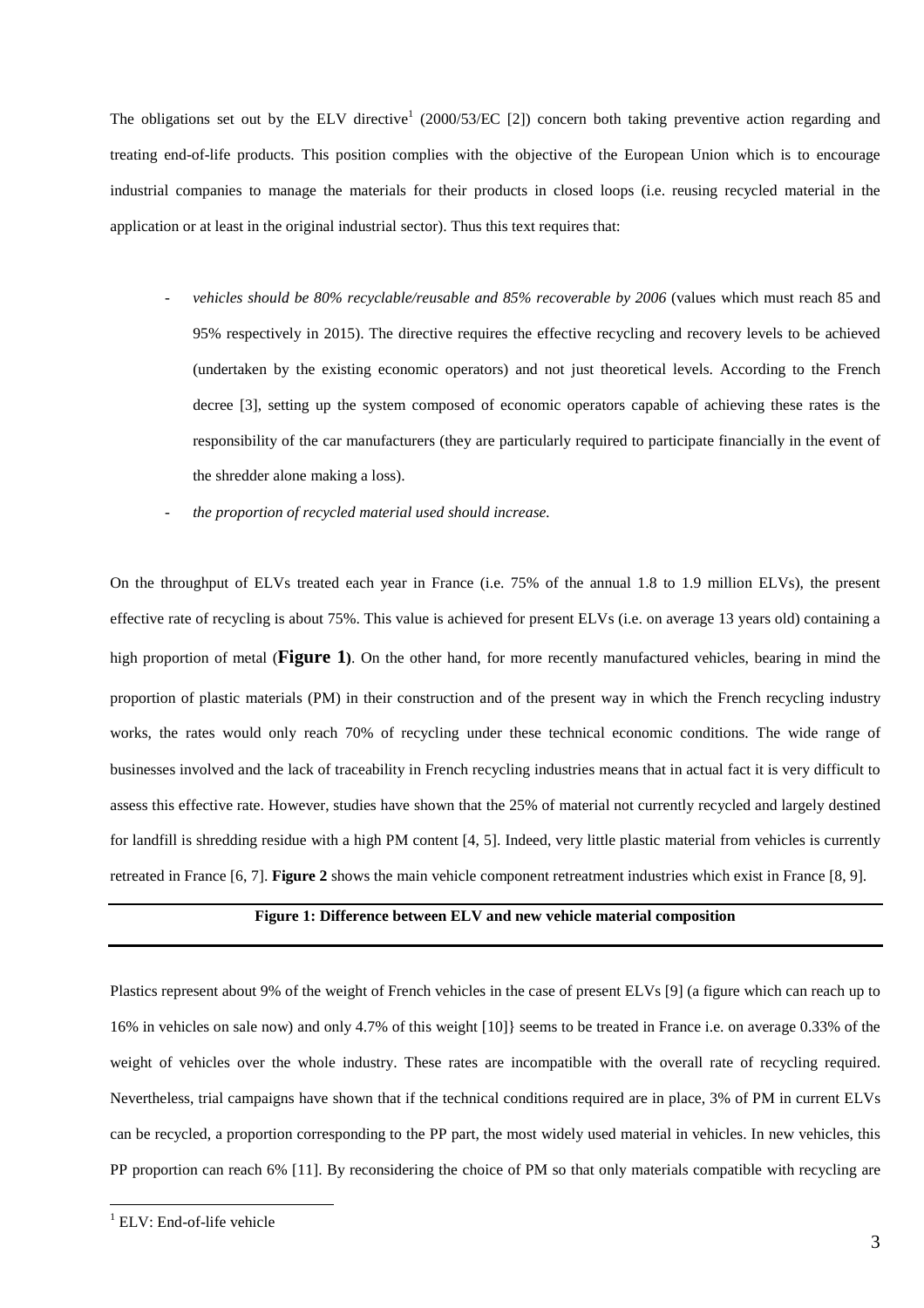used in vehicles (the wide variety of resins present today in shredding granules makes working out limits for sorting residues far too complex), by changing to a single material and improving the technical and economic conditions of the operators and recycling industries, a significant proportion of recycled PM becomes accessible [12, 13]. But this 3% value is still insufficient for achieving the 2015 objectives. Moreover, as recycling metal is already optimised, achieving the directive's objectives must occur by increasing the proportion of PM recycling. The effective recycling of vehicle plastic is therefore a major problem in France (and also in other countries of the European Community even though we are only considering France in this paper).

# **Figure 2: Main automotive components' recycling chains (adapted from [8, 9])** Legend : MR=Material Recycling,

SR=Shredder Residue, ER= Energy Recovery, MR= Material Recovery, FM= Ferrous Metals, NFM= Non Ferrous Metals, PP= Polypropylene, PE=Polyethylene, ABS Acrylonitrile butadiene styrene

#### 2.2: The absence of demand in the recycled plastics markets

We have shown in the previous section that in order to achieve the obligatory recycling levels, we must be able to retreat plastics, but that this implies having appropriate technical installations, which is still not the case in France (at least not on the scale required). To encourage recycling industries to develop it is essential to create economically robust outlets for these recycled materials. Indeed, surveys of recycling companies have shown that, for the most part, vehicle plastics specialists still make few demands [6, 14]. Moreover, for the moment, car manufacturers have no particular requirements in terms of integrating recycled PM in their specifications with the exception of Renault which has clearly displayed its willingness to use 50kg of recycled PP in its vehicles before 2015 [15, 16]. Yet increasing the quantity of recycled PM would meet the requirements of the second point of the directive concerning the gradual increase in the proportion of recycled materials in vehicles. Developing new markets presupposes therefore, that automotive suppliers anticipate the demand from the car manufacturers and decide on the recycling channels likely to provide these materials appropriate in both quantity and quality. However, use by automotive automotive suppliers is still limited to applications with low mechanical performance. Several reasons explain this lack of use of recycled plastic in high added value components [1]:

The poor image of this material compared with virgin material. A product designed in recycled PM is still perceived as a poor quality product. This point is strengthened by the fact that current recycled PMs are essentially produced from a mixture of inputs, the sources of which are often unknown. There is de facto a real problem of traceability, input and uncontrolled quality. The performance of these materials is also generally poor on account of the lack of control over the characteristics of the input.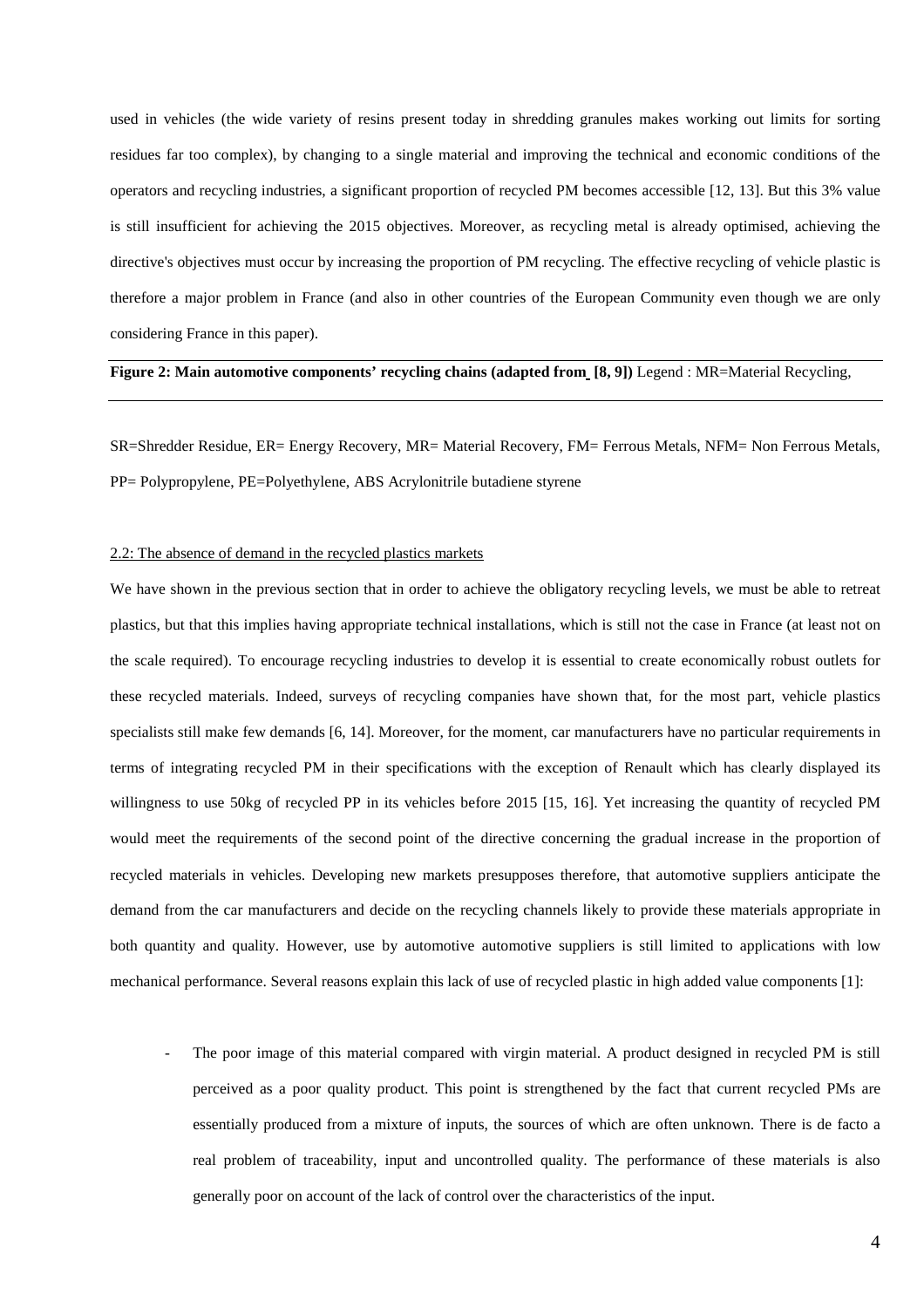- Recycled plastic will not open up a new market but must take over a share from virgin material. New materials are produced by a perfectly controlled industrialised process. The industrial structures which manufacture and market these materials provide guarantees and insist on practices very different from those used in recycling.
- The lack of confidence (considering the emerging situation of recycling industries) in the ability of recycling operators to produce materials meeting the specifications of the automotive industry in terms of quality, volume and price: the absence of quantity and regularity in the supply of recycled starting materials. This lack of confidence is increased by a lack of information about the real abilities of operators as regards their technical capacities and financial security.
- The need for materials of quality higher, in terms of performance and consistency of performance, than that of recycled plastic materials currently available. Only if there is a secure supply of these materials will automotive suppliers take the risk of integrating them in designing for plastic vehicle parts, other than for parts under the bonnet and wheel housing which have lower technical requirements. This change is essential to increase on the weight of recycled plastics today used in vehicles (in the order of 20kg per vehicles)

It can therefore be seen that to reach the regulatory thresholds laid down by the ELV directive and a natural equilibrium of the industries concerned, it is essential to increase both the effective recycling of plastics used in vehicles and to increase the proportion of plastics already recycled in these vehicles. Currently it can only be said that this loop has not occurred *naturally*.

# 2.3 French industries recovering plastic automotive material

The end-of-life treatment of a vehicle involves a large number of businesses. **Figure** summarises the activities of these businesses in France.

# **Figure 3: ELV management**

It highlights the two systems for treating ELVs, which are:

- dismantling components
- vehicle shredding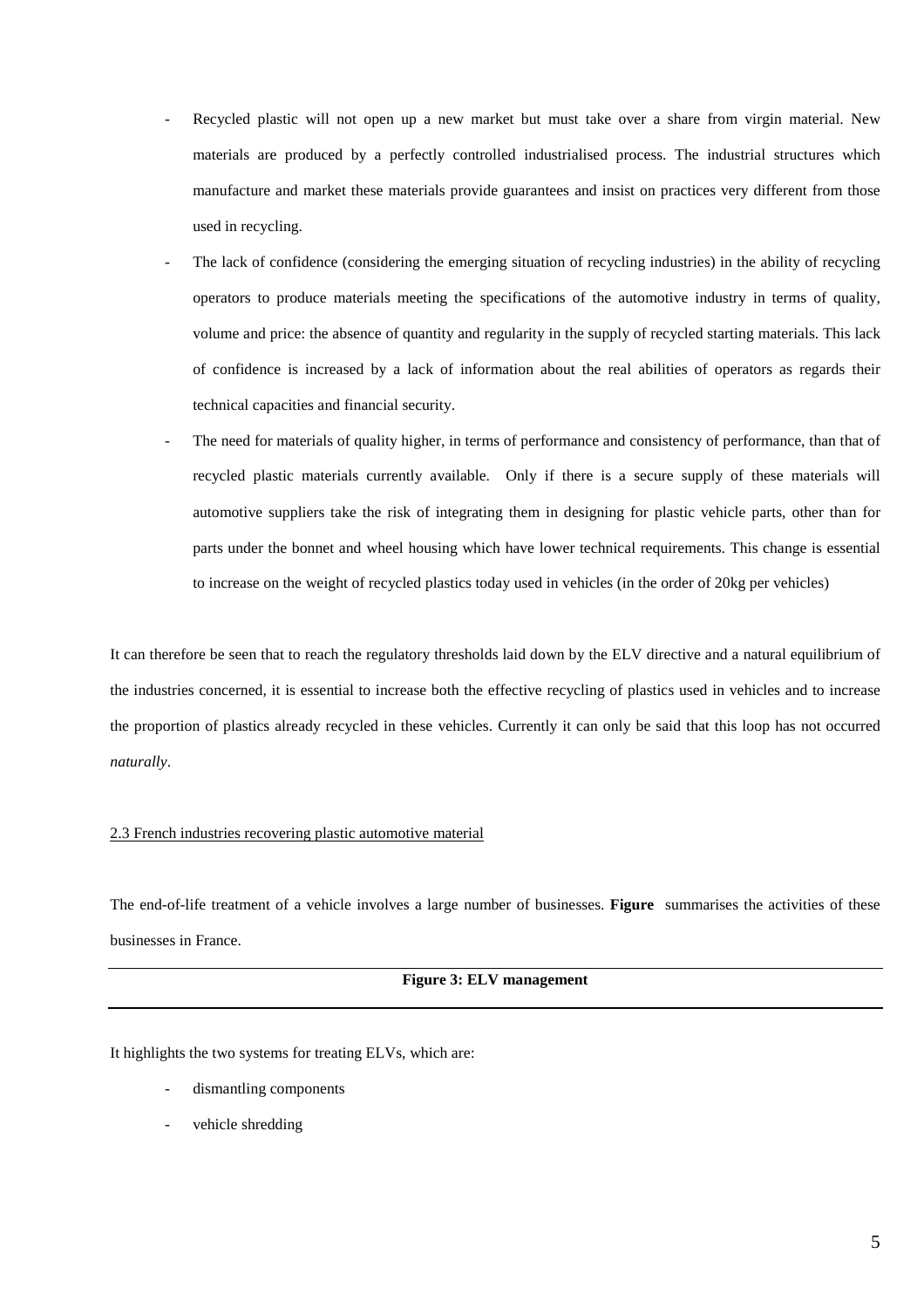In the case of plastic household waste, *non-complex* products, a single method of treatment is used, namely shredding, while for large WEEE<sup>2</sup> and vehicles, *complex* products, the two systems run in tandem. In fact, there is no regulation – stated for example by the manufacture of the product - which imposes dismantling a component (except in the context of antipollution obligations) or leaving it on the carcass at the time of shredding. Depending on the resources, interests and collection networks available to a given dismantler, he applies the solution which suits him best [17]. If, for example he sells second-hand parts it may be advantageous for him to dismantle more to obtain parts with high resale potential; he would certainly not do this dismantling if he did not resell second-hand parts. Dismantled plastics items, particularly large ones, are important in that they form an appreciable source of *pure* material (for single material parts) even if this plastic material has lost its mechanical characteristics through ageing [1, 18]. Recycled materials from such a source are therefore controllable in terms of reliability of performance and physical behaviour (retraction, viscosity etc. of materials on injection) over time. On the other hand, none of these treatment routes is currently economically viable for French dismantlers: they cannot obtain sufficient financial reward from the recycling companies for the time taken for dismantling these components. For this reason only a few parts (batteries, a few bumpers) coming from dismantlers reach the recycling companies. The cost of dismantling is therefore charged on second-hand components resold. The absence of a financial incentive and a collecting organisation means that this material does not reach recycling companies.

The other treatment route for plastics involves sorting the residues from shredding. In theory shredding has many advantages since it may be thought that products of different origins could be mixed and shredded together (the dimensions and mechanical characteristics of the hammers of the shredder being what decides whether mixtures of products are compatible). The industrial reality is otherwise, because while shredding poses no major technical difficulty, managing to sort the residue resulting from it is very difficult. In France only one operator claims to be capable of extracting plastics from shredded residues on an industrial scale (Polyolefins, Polystyrenics). Indeed, the greater the diversity of plastics contained in these residues the greater the cost and the lower the efficiency of the sorting techniques.

Consequently, the costs and quality of the materials recycled by these processes have not allowed the use of recycled plastics to really develop in the equipment manufacturing industry for structural parts.

With these restrictions, at present the quality of recycled materials provided by the recycling companies is limited. Firstly, their intake contains almost no vehicle plastic, and secondly, the diversity and quality of their intake and the lack of knowledge of the operators in the formulation<sup>3</sup> necessary to bring the material up to standard, means that the output for the moment does not meet the specifications required for materials for manufacturing high technical performance components.

<sup>&</sup>lt;sup>2</sup> WEEE: Waste electrical and electronic equipment

<sup>&</sup>lt;sup>3</sup> An essential step of recycling is formulation, which returns to the material the characteristics required by the specifications on output. The PMs at the end-of-life are old materials with altered properties and it is therefore necessary to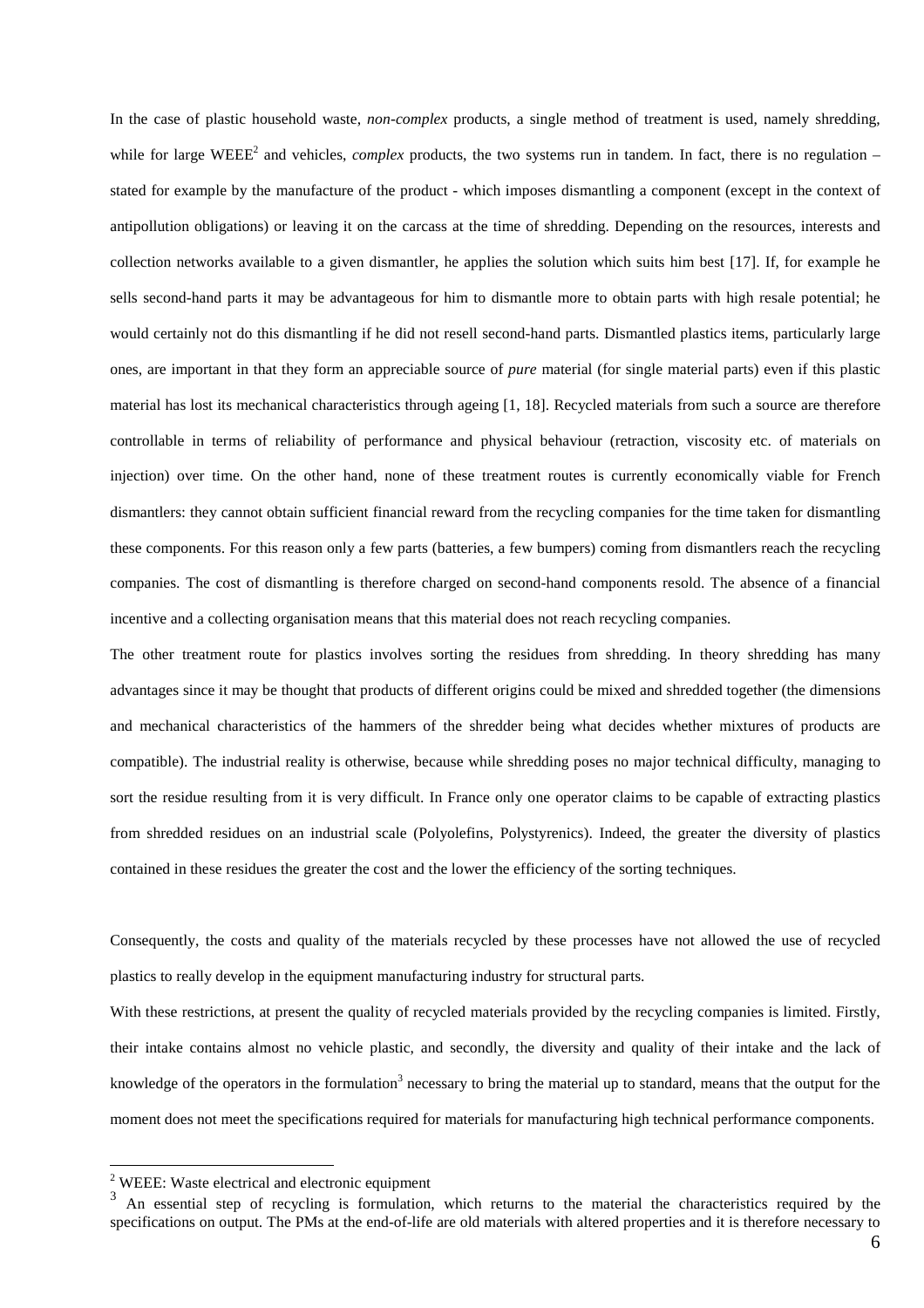# 2.4 Summary

 $\overline{a}$ 

There is a real need to encourage development of the flow of recycled vehicle plastics that have technical and economic characteristics sufficiently viable to allow automotive suppliers to design and manufacture structural vehicle parts with demanding mechanical requirements in recycled material. In addition, to arrive at such a result the size of the products and the tooling necessary must be dedicated to applications in recycled materials. Moreover, we have shown that it is possible to reduce the risks associated with variability in the quality of recycled materials by developing compounds of mixed virgin and recycled materials [1] (**Figure 4)**. However this solution does not totally remove the problem of quality, is not necessarily well accepted by vehicle designers and does not at all affect the problem of the availability of stocks of recycled materials. Supplies must be guaranteed both in quality and quantity. The ability of the French recycling industry to meet these needs is therefore the determining factor and it is currently inadequate. Moreover, the use of recycled materials makes no environmental sense unless it involves materials recycled locally. Also while the low labour costs of certain countries may make industrialists consider the opportunity of obtaining stocks abroad, such a solution would be environmental heresy.

#### **Figure 4: PP recycling and recycled PP use in automotive high performance parts [1]**

*Encouraging the development of French PM recycling industries therefore appears today to be the decisive factor in promoting a real ecodesign policy for plastic components, particularly of vehicles.*

This term development is used here in its straightforward meaning. There are French businesses involved in the process of recycling but

- their activities are not coordinated around specific materials providing stable volumes of output,
- the levels of maturity of these structures (management of traceability, monitoring the quality of throughput, mastery of the skills of resin formulation etc.) are not consistent with the level of quality required to be included on the list of industrial sector suppliers, such as the automotive sector.

In the free market, the law of supply and demand is the regulating principle which leads to emergent systems disappearing or becoming stable and gaining technical and organisational maturity. The case of recycling industries is different in the sense that private businesses are contributing to the provision of a public service, namely, reducing the volume of waste

add additives depending on the properties to be improved to obtain a given quality of PM, even for applications without stress.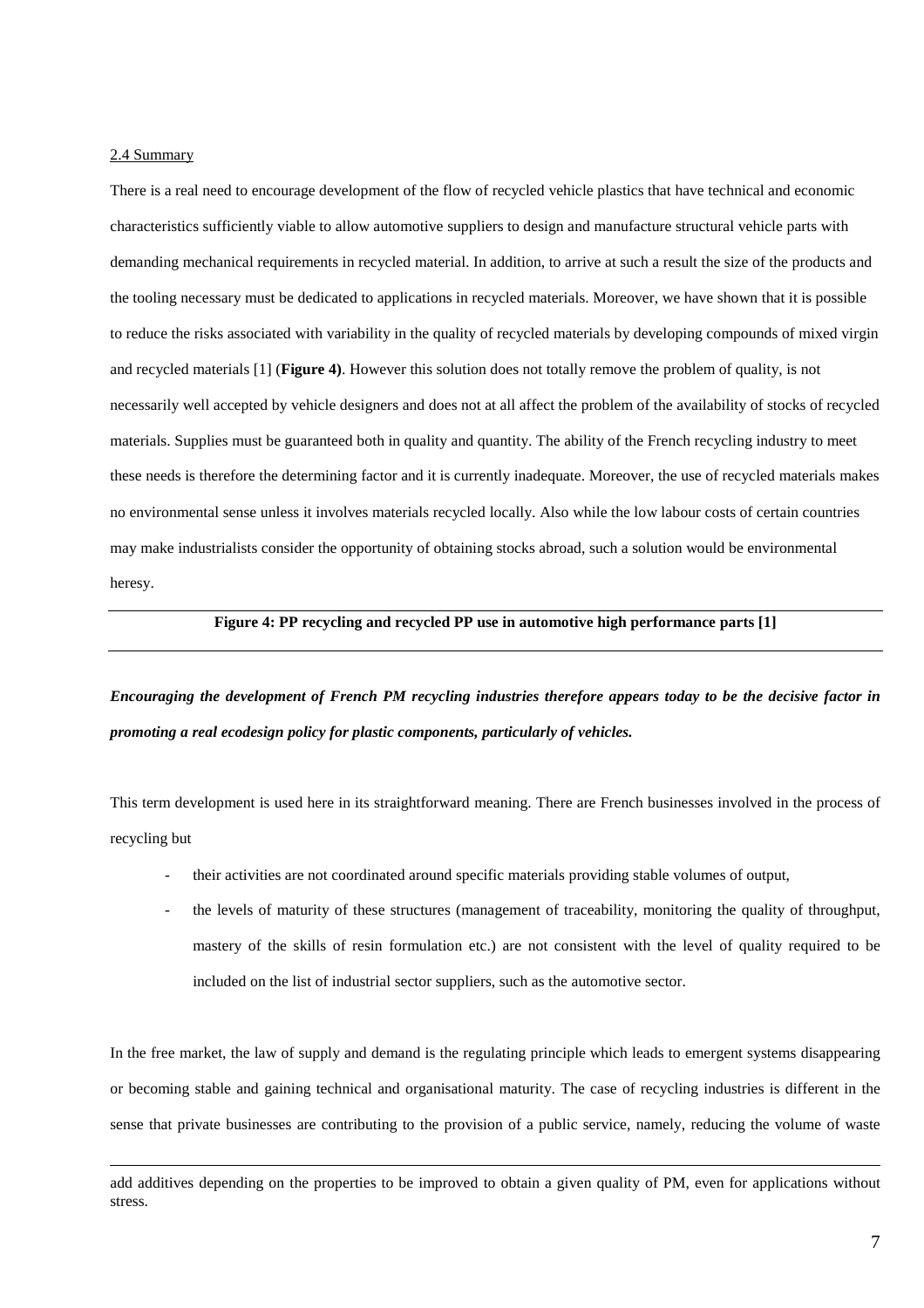material, the energy bill and the consumption of a country's resources. It follows from this particular context that the stakeholders interested in developing these recycling industries are:

 - Society who must have the means of appreciating the influence of aids it gives and constraints which it imposes on the various industries (including automotive car manufacturers),

- Car manufacturers, who must be able to establish the real capacities of their new vehicles to satisfy the regulatory requirements, [19]

- Automotive suppliers, who need to know when they can design tooling, with acceptable risks, for mixed compounds, integrate the use of recycled material in their design projects and offer them to car manufacturers who have not asked for them,

- The dismantlers, recycling companies and shredders, who need to identify the actual opportunities of these markets to decide on investments which they could and should make.

The complexity of the situation envisaged is such that only a systemic approach has any sense if we are to be able to suggest action for making changes to it that is positive for all the parties concerned. On this basis, we put forward the hypothesis that using a dynamic model, taking into account the effects of interactions between businesses in the industries, should allow us to determine whether actions can be undertaken to encourage this development, and if so, by whom. We assumed that by modelling an existing recycling chain and measuring the good and bad aspects of its performance, the major causes which prevent this system from moving on from an emerging state to a stable state could be identified. This work and its results are described in the following sections.

#### **3. Modelling to prescribe for the future**

#### 3.1 The objective of using a dynamic flow model of throughputs associated with the French recycling industries

A review of the literature that we carried out indicated that four forms of research are usually undertaken to encourage the use of recycled plastics in vehicle construction and associated industries:

- on the products: development of practices, tools, and indicators to allow changes in design [20-22]
- on recycling processes [23, 24]
- on the organisational design of recycling industries, without taking into account what becomes of the recycled material and the present technical and economic conditions of those involved [25-27],
- on the technical and economic difficulties specific to one or more businesses in the chain, but not to the whole chain [17, 28]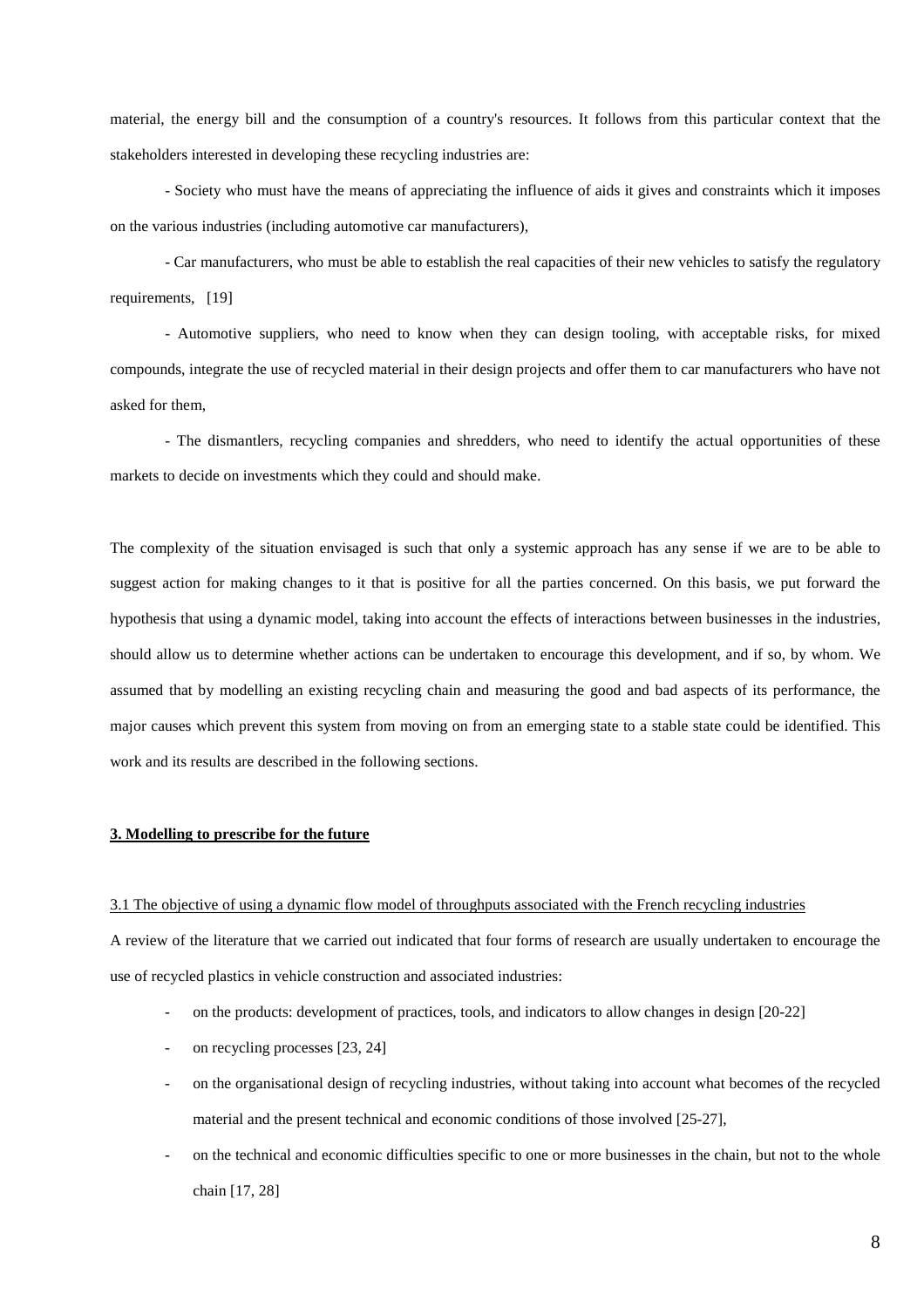Integrating recycled PM into design is not taken directly into account, nor is the recycling chain systemically visualised. The latter is essential for measuring the real impact of action taken by the different parties concerned.

However the particular feature of the recycling chains which interest us is that they are made up of independent businesses (dismantlers, shredders and recycling companies) and that while the activity of dismantlers is generally centred on a product type this is not the case for recycling companies. Indeed, a recycling company brings together input from various industrial sources and his activity is centred around the material and not the product. This change in point of view (between dismantler and recycling company) explains why in addition to obvious economic antagonism it is difficult for them to find a natural balance. In other countries this problem has been solved by the creation of eco organisations which manage the adjustments necessary between these businesses [29] (these activities are financially supported by car manufacturers or the state concerned). French car manufacturers did not wish to develop such an organisation and under no circumstances wished to be financially involved in the development of recycling industries.

By modelling the existing recycling chains by dynamic flow our aim was to:

- take into account the systemic dimension essential for analysing the technical and economic behaviour of these industries,
- identify the technical and economic parameters that have a decisive influence on stabilisation of these recycling chains.

#### 3.2 The recycling chain modelled

We worked on an industrial chain capable of producing recycled polypropylene (PP) (the most widely used material in vehicles) intended for the automotive industry. The recycling chain has been considered on the scale of a French region. One hypothesis considered is that if throughput of used plastic vehicle parts is homogeneous this should partially or totally resolve the problems of quantity and quality of recycled PM. We modelled an existing recycling chain and established both the consequences on the performance of this chain of providing a new type of input (bumpers) and the additional action to be taken by the different parties concerned to stabilise this aspect of recycling. Bumpers were chosen because of several characteristics specific to them:

- they are the largest plastic component on vehicles and dismantling them is relatively easy;
- some dismantlers already dismantle them to reach other parts to which they block access, but they do not send them for recycling as they do not know of the existence of other businesses further down the chain.

#### The activities that we have taken into account in this recycling chain are (**Figure 5**):

- Collection of end-of-life vehicles (ELV) and accident damaged vehicles (ADV).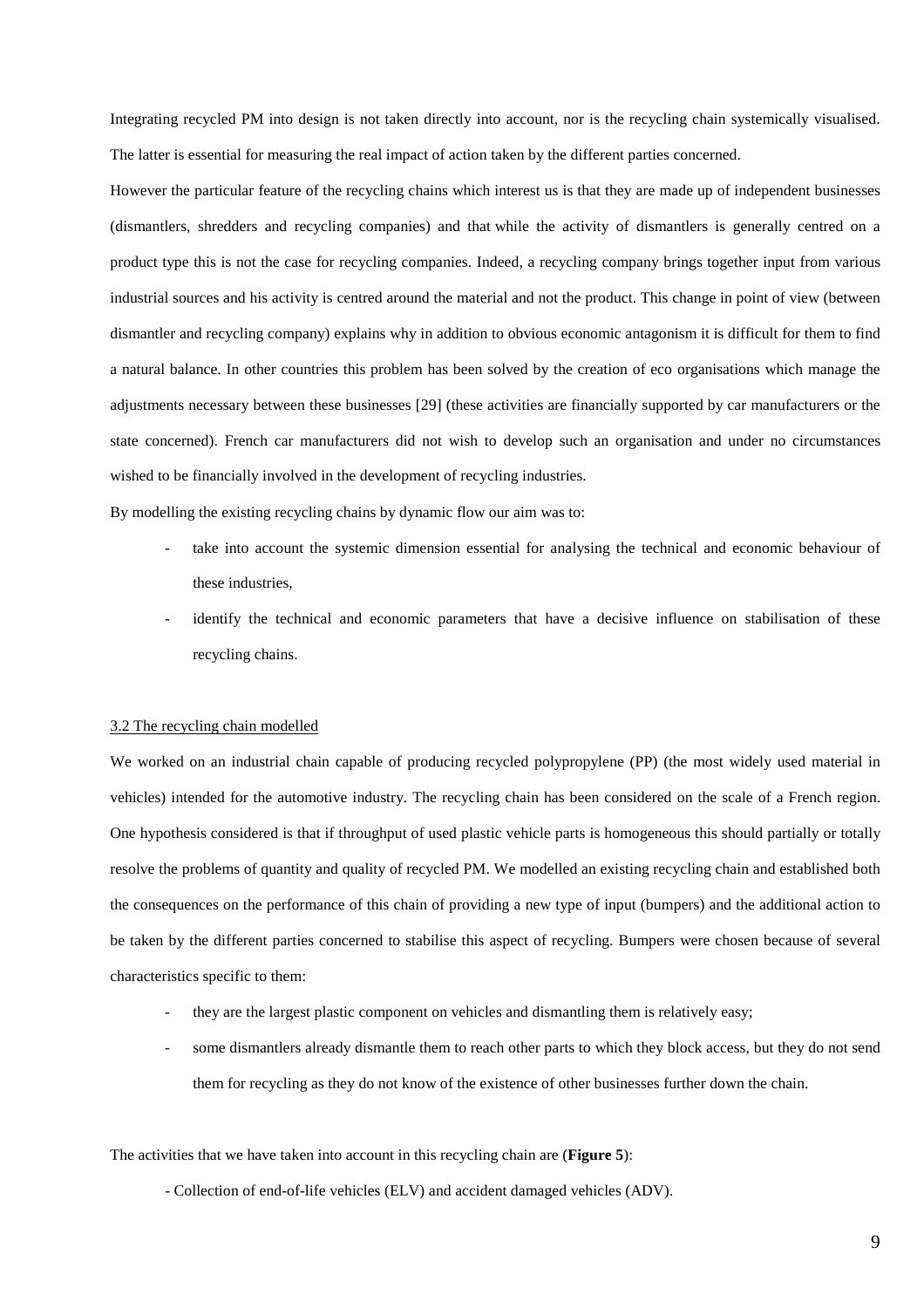- Dismantler's activities:

- activities directly connected with the demolition (forming part of the recycling chain being studied): depollution of vehicles, dismantling and sale of second-hand spare parts, dismantling of bumpers, sale of carcasses to scrap metal dealers;

- sideline activities indirectly linked to recovery activities: repair and sale of second-hand vehicles and insurance vehicles.

- Shredding and collection of bumpers from dismantlers: shredding performed by dismantlers taking part in the collection of bumpers.

- Recycling companys' activities: grinding and washing of PP components, homogenizing the material, extrusion/granulation with formulation of the resin.

- Sale of the recycled material to automotive plastic suppliers.

# **Figure 5: Diagram of the modelled recycling chain: a regional PP recycling chain**

It should be noted that at the present time the recycling chain is only a theoretical idea. Indeed, businesses exist in the field: collectors, dismantlers, recycling companies etc. But no stable official link exists between these firms to justify the term *recycling chain*. The companies know one another – above all within a region - and the flow of material exchanged is most often in the form of occasional purchases. Trading occupies an important position given the lack of material. Plastic waste materials are sold to the highest bidder and even in numerous situations, exported. This obliges certain recycling companies to import material to obtain throughput, leading to an economically ridiculous and environmentally aberrant situation. To define the characteristics of businesses in our model we selected French businesses with technical and legal capability consistent with the nature of the throughput of material to be treated [30]. Definition of the technical capability mainly concerned the recycling companies and ensured that they had the installations and knowledge necessary to treat PP. Legal capability essentially concerned the dismantlers: we only included those who are ICPE classified<sup>4</sup> and Qualicert approved by the manager-distributors who in part manage the collection of ELV. These criteria of choice were used to establish the technical, economic and qualitative characteristics of businesses and of the initial flows in our model [30]. We perfected our model and validated its soundness by comparing its performances with the average values that we collected. In the following paragraph we will return to our definitions of the performance of businesses and the use that we made of them. The model created is so dimensioned to satisfy the needs of waste PP retreatment flows in a French region. All flows are scaled to this.

 4 ICPE: Installation Classée Pour l'Environnement (Environmentally classified installation)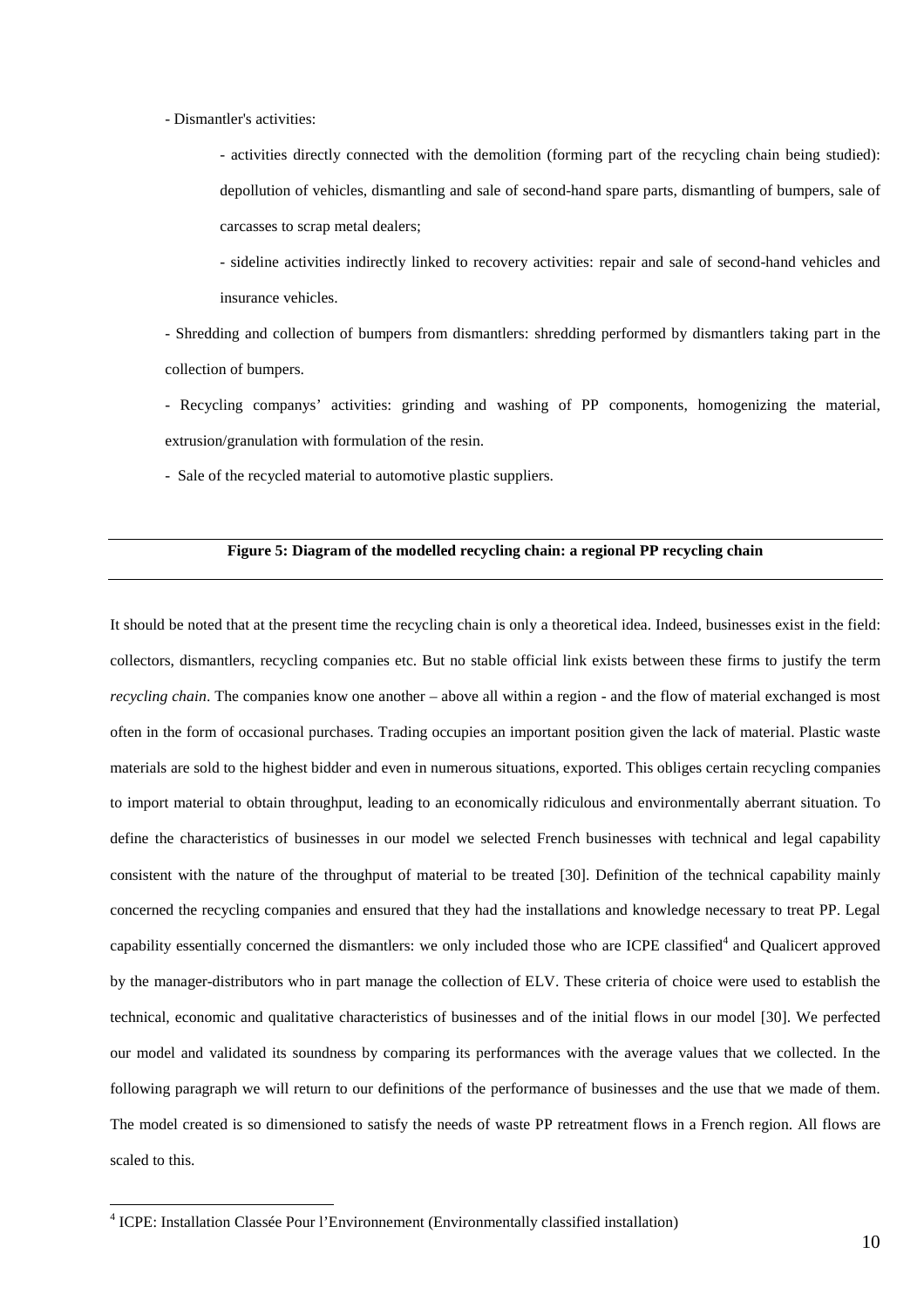#### Construction of the model

To create this model and test our development scenarios we used the program Witness $\mathcal{D}^5$ .

The stages of treatment carried out by each business are defined by both technical and economic characteristics (Figure

6).

#### **Figure 6: Synthesis of the flow measured for each model actor**

The vehicle dismantler chosen deals with 1400 end-of-life vehicles (ELV) per year before any optimization, i.e. 11 tonnes of bumpers available per year (80% of bumpers are dismantled). The bumpers' input will represent for the recycling company a flow of high and controlled quality material. In our model, we make the hypothesis that each 1 tonne batches of shredded PP produced by the dismantler is part of a round to 20 dismantlers in order to fill a container of 20 tonnes per round.

The distribution of the flow of ELV over the territory and the capacity of the recycling companies' treatment installations have shown that around 40 dismantlers are needed to supply the recycling company chosen with bumpers in order to produce a high mechanical performance material (cf. Table 1 and Table 5).

# **Table 1: Sizing of the available flows of bumpers under specific conditions (data 2004)**

The costs of collection by themselves have been taken into account in the sale price of the material between the two businesses. We have chosen to index the sale price of the recycled PP on the price of virgin material and consequently on the cost of oil (this is not yet a current practice for recycling companies).

In the recycling process, the material from bumpers is not mixed with others flows of PP from the recycling of material from other industries because it is used for producing one of seven recycled material items. This item is new and has more stringent characteristics. We have previously tested the technical and economic feasibility of this item [1] and showed that this recycled material could be used at a proportion of 20% (**Figure 4**) in a mixture with virgin material without the performance of vehicle components being affected, confirming on an industrial scale results obtained in the laboratory.

#### 3.3 Analysing the performance of the recycling chain

 $\overline{a}$ 

<sup>&</sup>lt;sup>5</sup> A dynamic flow simulation program developed and marketed by Lanner Group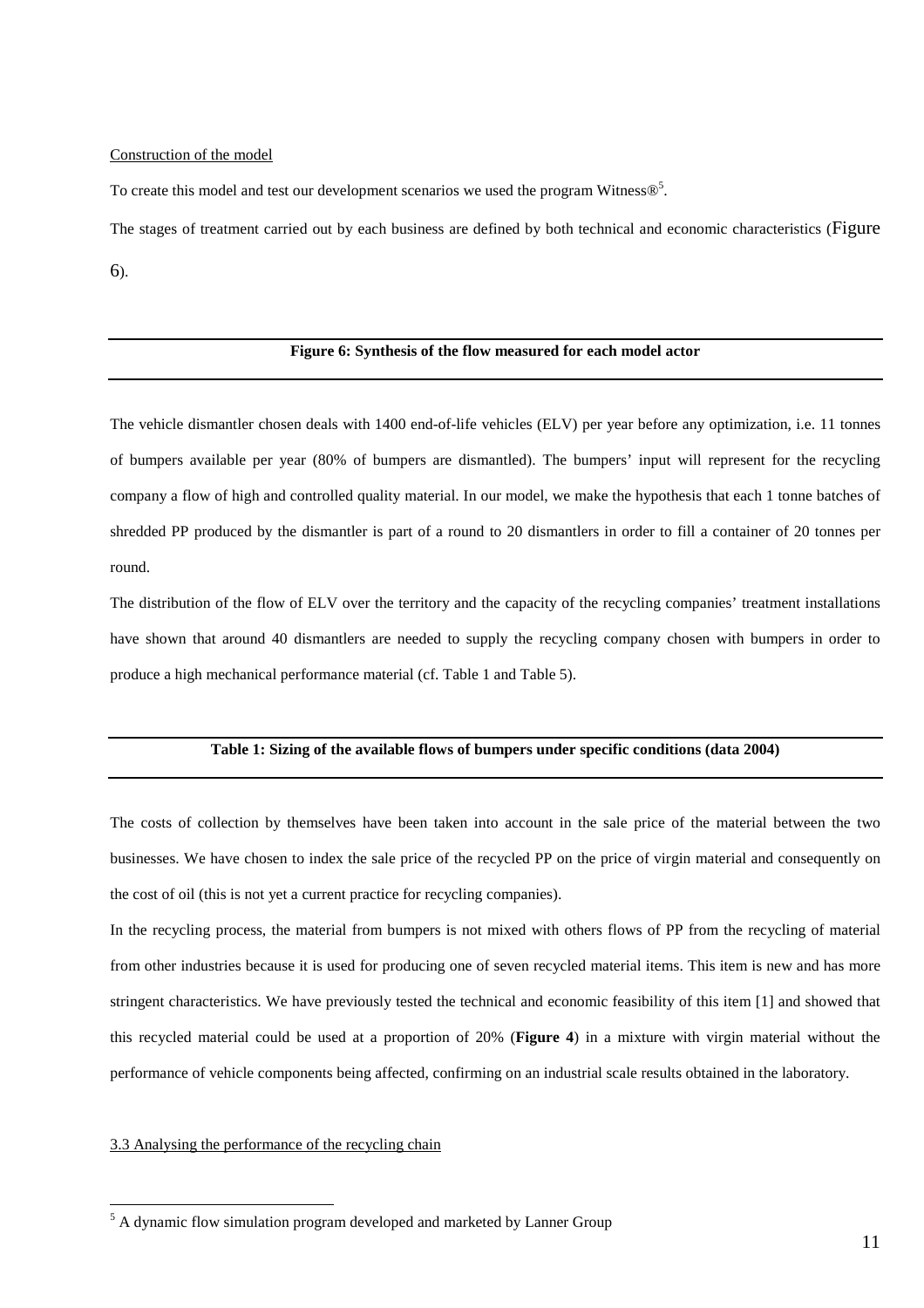From the review of the literature on the performance of production chain, we considered four axes for evaluating the performance of an organisation [31, 32]. Moreover, by means of both the literature and investigations carried out in the field, we associated a list of determining criteria with each performance considered (**Table 2**). Performance as regards organisation and in relation to the environmental leads to a qualitative appreciation which could not be modelled here. We used these criteria to assess the organisational maturity of the businesses that we interviewed.

**Table 2: Assessment criteria selected to evaluate the performance of recycling chain.** 

# **Table 3: Performance assessment: definition of the assessment objectives for each stakeholder and of the performance indicators associated.**

Performance is therefore multi-dimensional, multi-criteria and also multi-business which makes its assessment complex. In addition the nature and levels of performance targeted vary depending on the interests of each party concerned. Consequently, we selected the nature and levels of performance to be evaluated depending on the respective interests and expectations of each of the parties concerned (**Table 3**). The systemic approach of the model created with Witness® helped us evaluate various performances while taking into account respect for and achievement of the interests of each business involved.

 In our experiments, a performance level was defined through a hierarchy of defined performance indicators and assessment criteria which were translated into model's parameters (**Figure 7**). We therefore measured the levels of performance of the recycling chain by comparing their values with those desired by the parties concerned (**Table 3**) which, for the recycling chain modelled, gives the expectations of each business and the criteria considered for finding out the response of the chain to these expectations, the different levels and indicator values that enable the real instantiation values of the criteria. It must be noted that behind the expectations of the parties concerned there appear the reasons motivating these parties to identify the actions which should encourage development of the recycling chain.

**Figure 7: Indicators and model parameters used to evaluate technical and economic performance of our model scenarios. The definition of indicators and model parameters are presented in Appendix A.** 

Among the criteria and indicators recorded, the viability criterion, i.e. the overall margin of the recycling chain and of each of the businesses, appeared as a recurring and dominating indicator for each of parties concerned and represents an overall measurement (grouped together other criteria) of the stability of these systems. Thus, the margin is linked to many other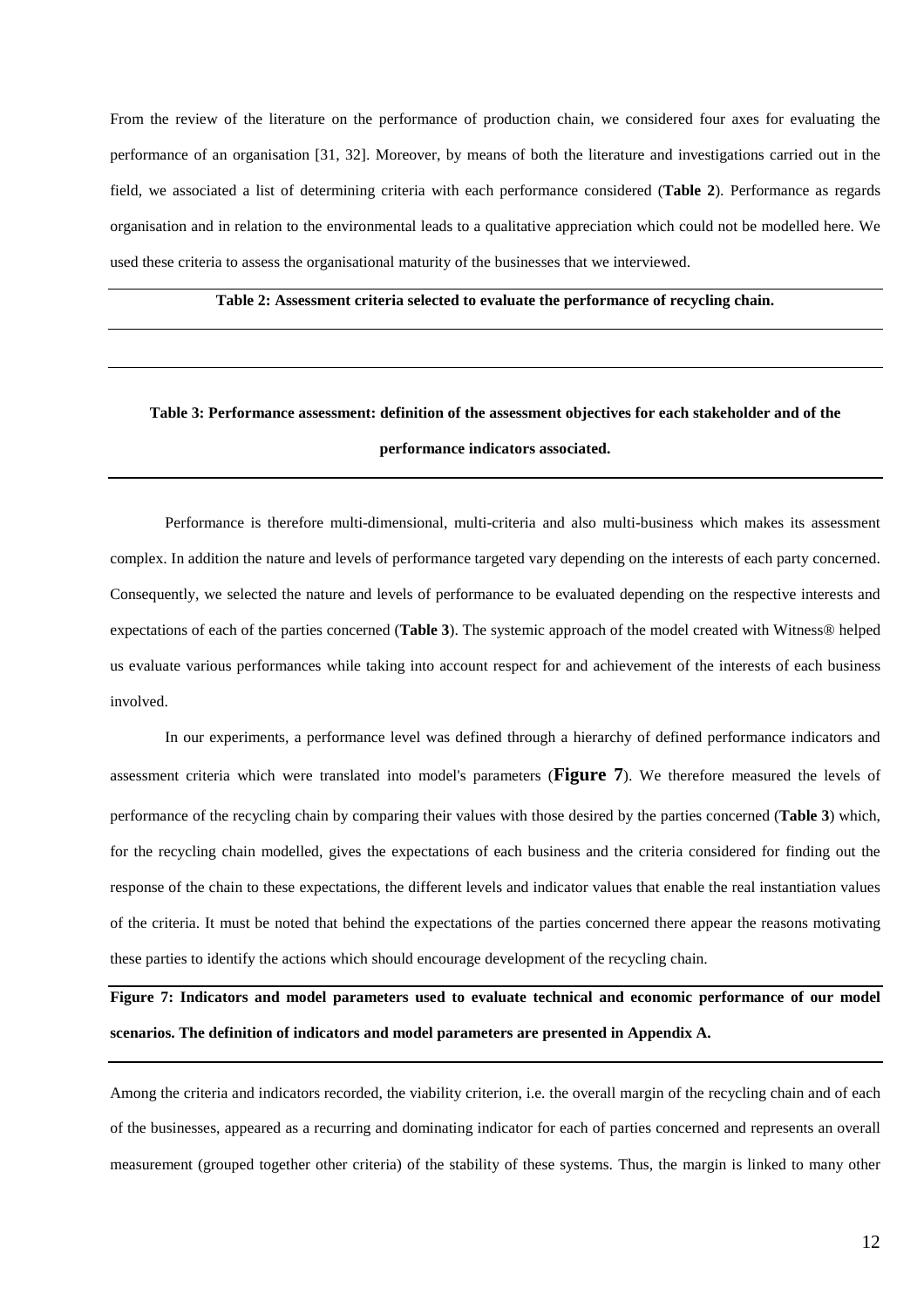indicators both technical and organisational. It is known as a first level indicator and its analysis occurs by measuring intermediate indicators known as second and third level indicators.

In other words, a positive financial result for the various businesses is a necessary condition for the emergence of this recycling chain. Moreover, measuring the growth of the overall profit margin of the recycling chain makes it possible to assess the influence of the characteristics of businesses and their environment which may influence the soundness of this recycling chain.

*The respective profit margins of the recycling chain's businesses and of the industry overall are variables which we have sought to maximise in our model. For the recycling chain modelled, the margins measured are those of vehicle dismantling, PP recycling, of the two businesses and finally of the overall chain solely related to recycling PP.* 

#### **4. Conducting the experiment**

In the first instance we set the parameters of our model by characterising the processors and flows according to the mean values of existing businesses identified as the most favourable to development of the recycling chain in question [30]. Calibration of the model created was possible by comparing the technical and economic indicator values obtained with the model with those of the actual businesses. As the model was fixed, we smoothed out the technical dysfunctions related to non-optimal operation of the production equipment used by these companies (excessive maintenance costs, productivity losses, bottlenecks etc.). In the field, analysis brought to light a flow of bumpers dismantled by dismantlers then put back on the carcasses instead of being sent to the recycling companies. We therefore created a link between these businesses to increase flows of known quality intended for recycling thus allowing the production of a new quality item (hypotheses for the recycling chain modelled). The indicator values of the initial system before maximisation of the margin are those of the recycling chain shown in **Figure 5**. It was on these model parameters that we used the experimental protocol to establish the actions and the responsibilities for actions which should lead to stabilisation of the recycling chain (**Figure 8**).

# **Figure 8: Stages of the model experiment**

The experimental programmes were conducted using the variation parameters summarised in **Table 4.** They resulted in identifying four parameters for the dismantler and five parameters for the recycling company **(Figure 9**) as having the most influence on the expected performances of the recycling chain. Some have a positive and others a negative effect. On the other hand, the results of the experimental programmes give us the values to be achieved for each of them to maximise the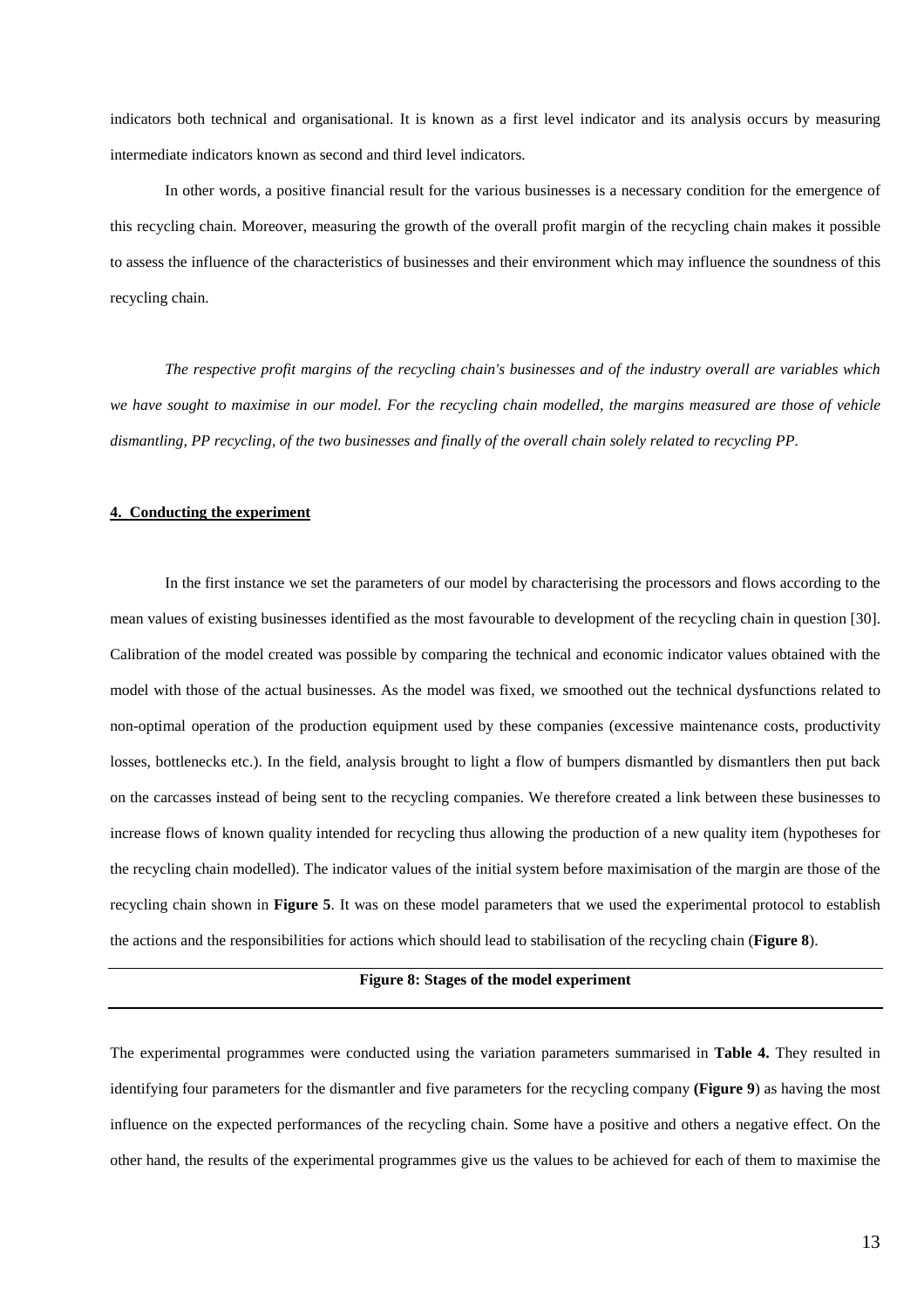overall margin indicator of the recycling chain (**Table 5**Table ). We have therefore looked for solutions or actions so that the recommended values for the parameters could be achieved in reality.

#### **Table 4: Variation parameters for margin maximization**

# **Figure 9: Experimental design results : effects of the most influential parameters on actors' margins**

#### **Table 5: Indicators' and model parameters' values after experimental design**

#### **5. Analysis of results and proposals for action**

The main results obtained for the various indicators and the values of the associated parameters are resumed in **Table 5**. First of all the experiment has shown that it is possible for the recycling chain and each of its component businesses to achieve financial equilibrium with a positive profit margin. Indeed the main result to keep in mind is that a positive margin can be obtained for a given combination of  $2^{nd}$  and  $3^{rd}$  level indicator values. This supposes to modify the right parameters and affect the right values to them. Results robustness can be discussed on two points:

- the result values
- the parameters values sensibility

The results given in **Table 5** must be considered more as qualitative values (that we call trend) than as quantitative ones. For example, for the recycling company, we will give as a result only that they can reach a largely positive margin supposing some specific changes, and not the figure. Then as margin varies linearly with the parameters (**Figure 9**), we can use the model to predict the potential margin even if the real parameters values are slightly different from the parameters values we proposed. The model behaviour is not chaotic. The extreme values of the parameters represent the limit values that we can affect to them. They were chosen according to their pertinence and possibility to be reached by the actors. We can consider that the proposed model is robust.

Moreover, **Table 5** and **Table 6** summarise the responses that the optimised model provides for the expectations of each of the parties concerned. This equilibrium of the recycling chain is possible without external financial involvement whether from governments or the automotive industry in return for precise action requiring heavy investment by businesses involved. This result is obtained for technically optimising production lines (the volume treated by the recycling company corresponding to his maximum yield). Obtaining these results with the present industry and modifying the parameters in the desired direction will result in the right business taking action at the right moment. **Table 7** proposes action taken by one business and by the whole chain, those possibly responsible for this action among the parties concerned and the consequences of these actions on the parameters which must change.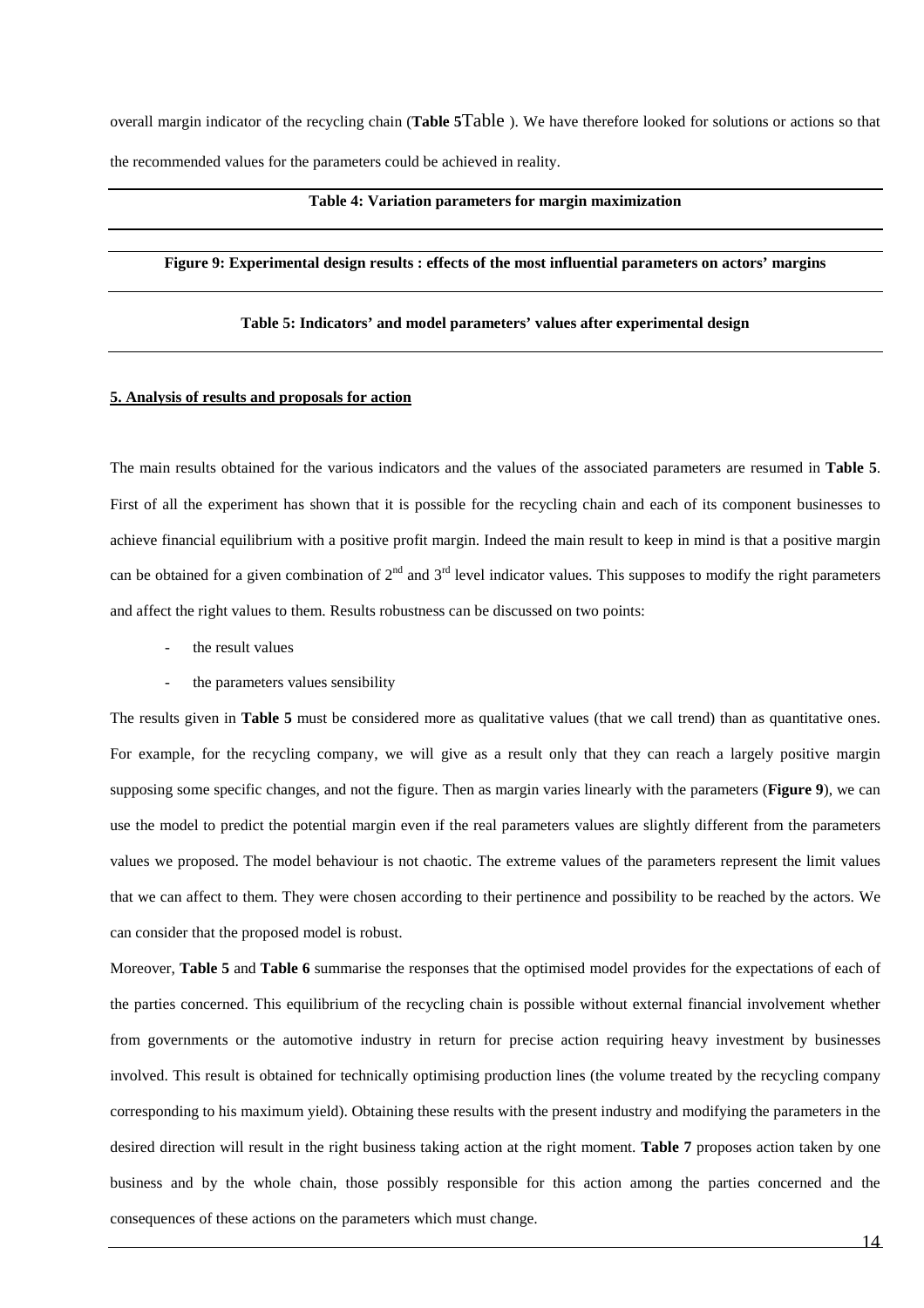#### **Table 7: Actions proposal for stakeholders**

The proposals summarised in Table 6 show that equilibrium of the recycling chain is possible in return for action, particularly reorganising the chain and by each of the parties concerned investing in it. It must be noted however that in the optimised model that we created this equilibrium could only be achieved by considering two primordial conditions:

- an increase in the price of virgin material of 20% relative to its price in 2004 (constant euros)
- supplying the recycling company with 1400 tonnes of good quality PP waste.

The natural rise in the cost of oil (+ 15% between 2004 and 2006) suggests that this limit should not be an obstacle for very much longer. But this increase doesn't necessarily conduce to an equivalent increase of recycled material price, this one is not directly linked to oil price as for virgin material one. However this criterion should be considered with caution. First of all, this increase will also cause an increase in the price of the waste cancelling out, in certain cases, the gain on leaving the recycling chain. In addition, a very large increase would cause upsets in current manufacturing systems, and the long-term lack of resources would make the use of recycled material inevitable, which would change the impact of price in the model. It represents an essential criterion for change in the first instance but of itself it is not sufficient.

 An increase in the resale price of recycled material could also be imagined which does not depend solely on oil. It could result from modification of market demands and the acceptance of buying recycled materials at higher prices while still remaining lower than those of virgin material. This would induce greater confidence in the efficiency of recycling.

As far as the increase in volume of flows of good quality waste PP is concerned, the model has allowed us to work out the dimensions needed for a recycling chain for vehicle PP on a regional scale. Optimising the recycling company's results implies that he must process at least 6000 tonnes of PP per year including 50% in the new quality conditions (1400T from bumpers). Our study has shown furthermore that to cover recycling company needs in high quality material, bumpers flow from dismantlers is not sufficient in the case of our chain. Moreover shredder residue sorting could'nt at present supply enough quantity of high quality material for structural parts.

Consequently external sources of supply must be envisaged and he must be able to use flows from WEEE (at least that part of WEEE that are long life and complex). Indeed, even if the flow of material from vehicles could be increased by adding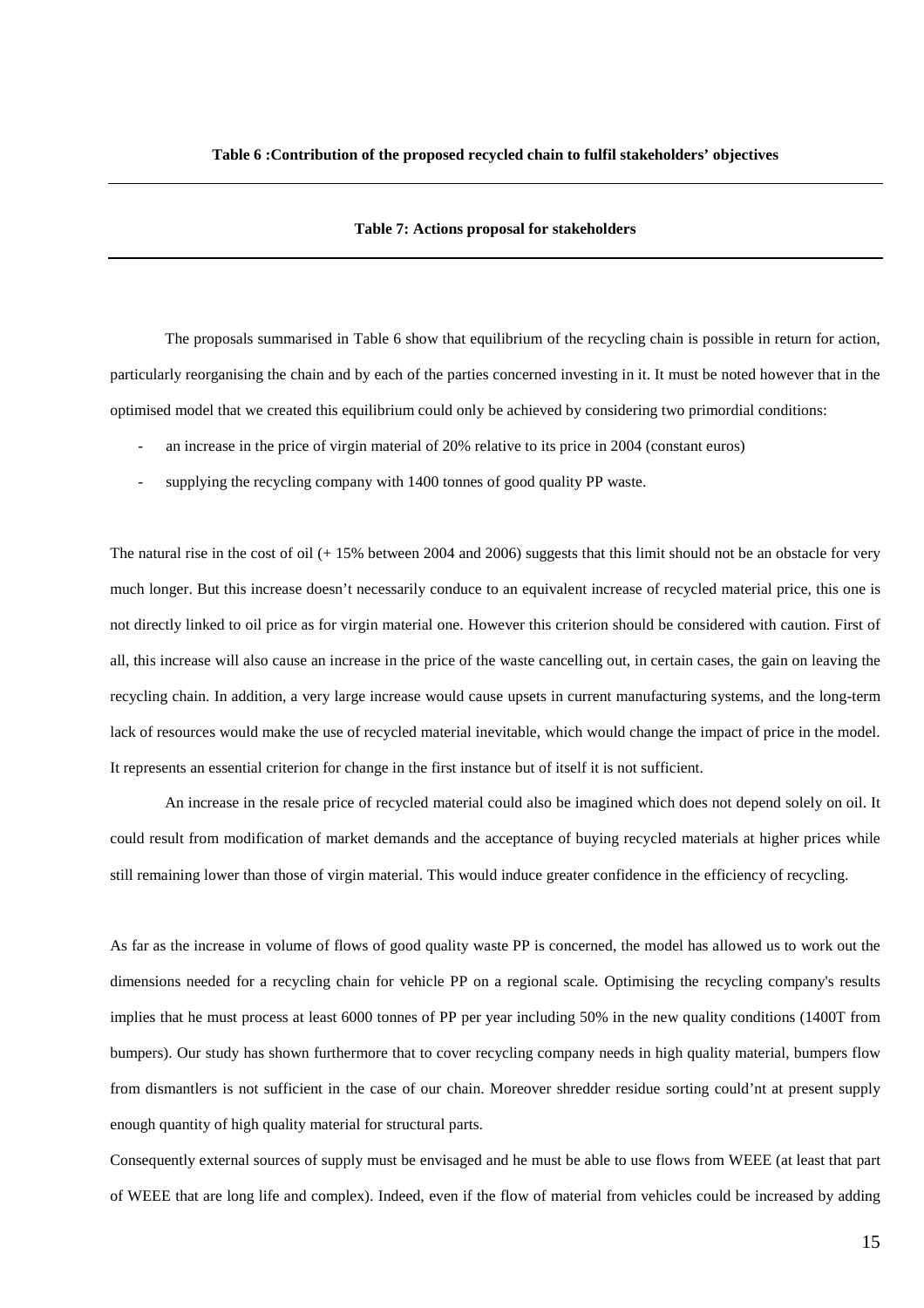other parts as front-end-modules to the bumpers, the total quantity of this input would still be insufficient to saturate the recycling companys' installations.

Having resolved these two aspects, various actions should be envisaged:

- increasing the cooperation between businesses to identify new flows of material,
- making their relationships contractual to sustain these flows of material in the long term,
- the industrialization and/or grouping together of dismantler,
- modification of activities (adding reformulation skills to those that recycling companys already have, working on integrating recycled materials into design project procedures),
- positioning recycled materials on high added value markets
- encouraging opening the automotive market to recycling companies to allow their development and thus get them onto the list of suppliers.

We have tried to define how sound the actions that we propose are by putting into effect those which are possible. Increasing contact between businesses and cooperation between them has been attempted by setting up one bumper recycling chain: the bumpers dismantled by the dismantlers and not recycled are shredded in-situ using a mobile shredder shared between various dismantlers and collection is by a manager-distributor. The shredded bumpers collected are transferred to a recycling company in the region<sup>6</sup>. This flow of quality material effectively increases the recycling company's volumes and also allows him to ensure with this quality the production of a high standard product intended for vehicles (validation of the initial hypotheses).

Use of this new product was proposed to POAE's<sup>7</sup> equipment manufacturing project teams. To encourage its use by designers, the product design process was modified particularly by creating new material specification sheets setting out the properties of this material. The properties in use of the material (pouring properties, retraction etc.) have been established and included in the materials databases. New ecodesign on-line help tools have been developed [33]. Setting up new high quality outlets requires the structural parts market to be opened up and recycled material to be integrated into design just like virgin material. An approach to integration has been developed in the project teams highlighting use of the recycling chain modelling tool as a source of information on the state of the chain and facilitating the choice of buyers, and consequently the production of a recycled materials list [1].

This experiment has demonstrated the possibility and necessity of closing the loop by integrating the recycling chain into the automotive supplier's design process.

 $\overline{a}$ 

<sup>&</sup>lt;sup>6</sup> Press article "Plastic Recycling: une filière en demarrage, Autorecyclage, n°65.

<sup>7</sup> POAE : Plastic Omnium Automotive Exterior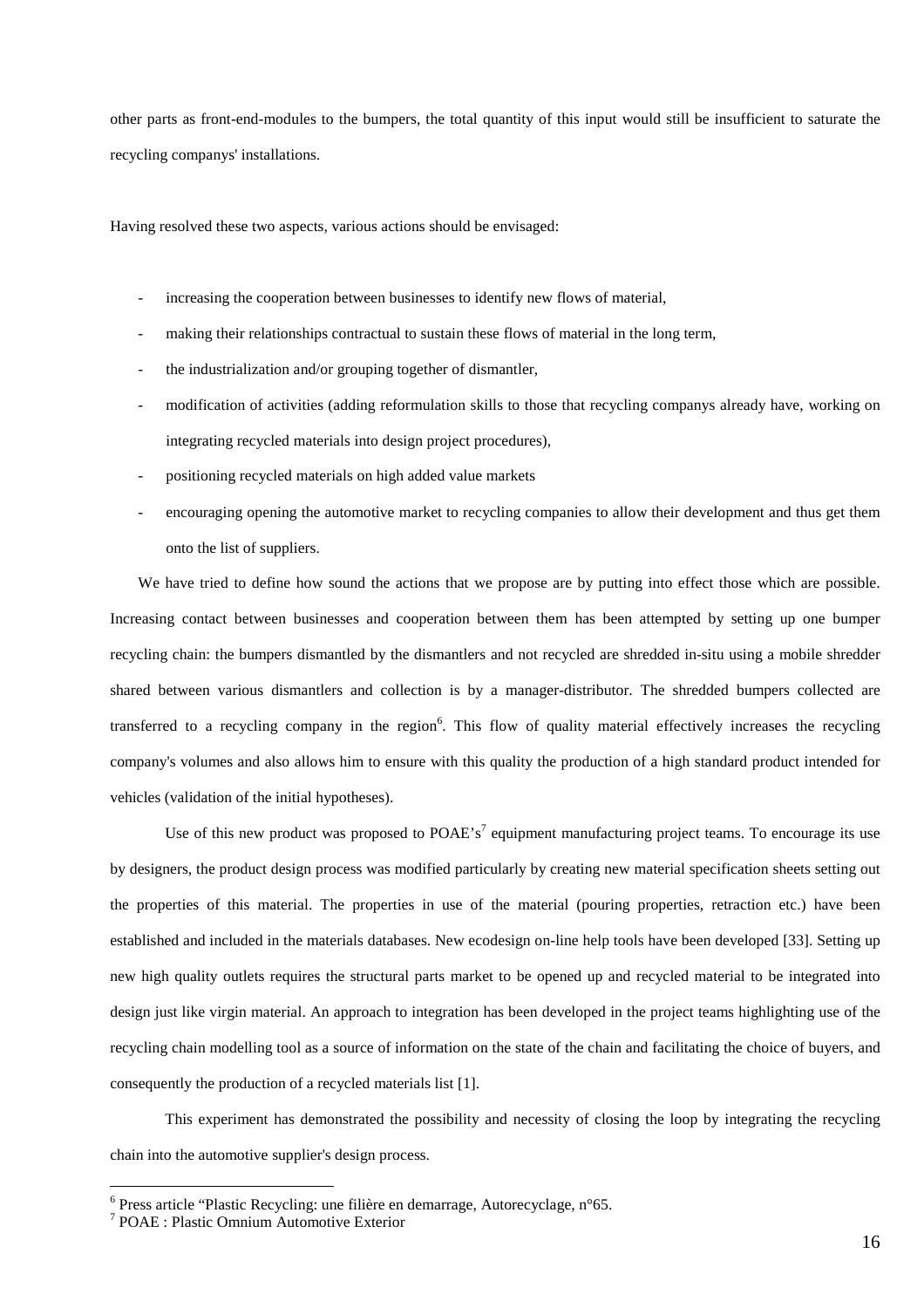# **6. Conclusion**

The objective of this study was twofold as we wished to both:

- evaluate the possibility that the plastic recycling industry would one day be in a position to provide a sufficient flow of material in terms of quality and quantity to automotive suppliers so that the criteria of the ELV directive could be met,

- define the action to be taken and the responsibilities of each party concerned relative to these actions to arrive at this equilibrium, if it appeared to be possible.

**Table 5** and **Table 6** summarize the responses that the optimised recycling chain that we constructed would provide to the expectations of the parties concerned. Overall, the chain as constructed in the model meets the quality and cost requirements of the flows of material. It meets the automotive suppliers' objectives in terms of recyclability but is not sufficient to meet demand from car manufacturers. Currently it is not possible to combine these flows with those from sorting shredded residues as the quality of the latter is not high enough for the quality standards that we propose here. On the other hand, flows of shredded residues are already being used in low quality items and in part for vehicles. Several solutions for positive development (i.e. providing the quantities of material for recycling which are essential) are available to the recycling industry:

- improving sorting techniques, developing them in the laboratory level to increase both the quantities recovered and their quality;
- only one business exists today for sorting shredded residues: therefore this number or its capacity should be increased;
- developing and increasing the quantity of material recovered by dismantling by setting up an industrial network on a national scale;
- calling on new flows of material such as those from the WEEE recycling chain. This became a reality on 15 November 2006.

The modelling tool created also provides information needed to help decision making by the various parties involved:

- It provides technical and economic performance information on a given recycling chain.
- It puts forward specifications for the development and setting up of recycling chains.
- It provides flow characteristics for the businesses concerned to obtain equilibrium in the recycling chain and of the businesses involved.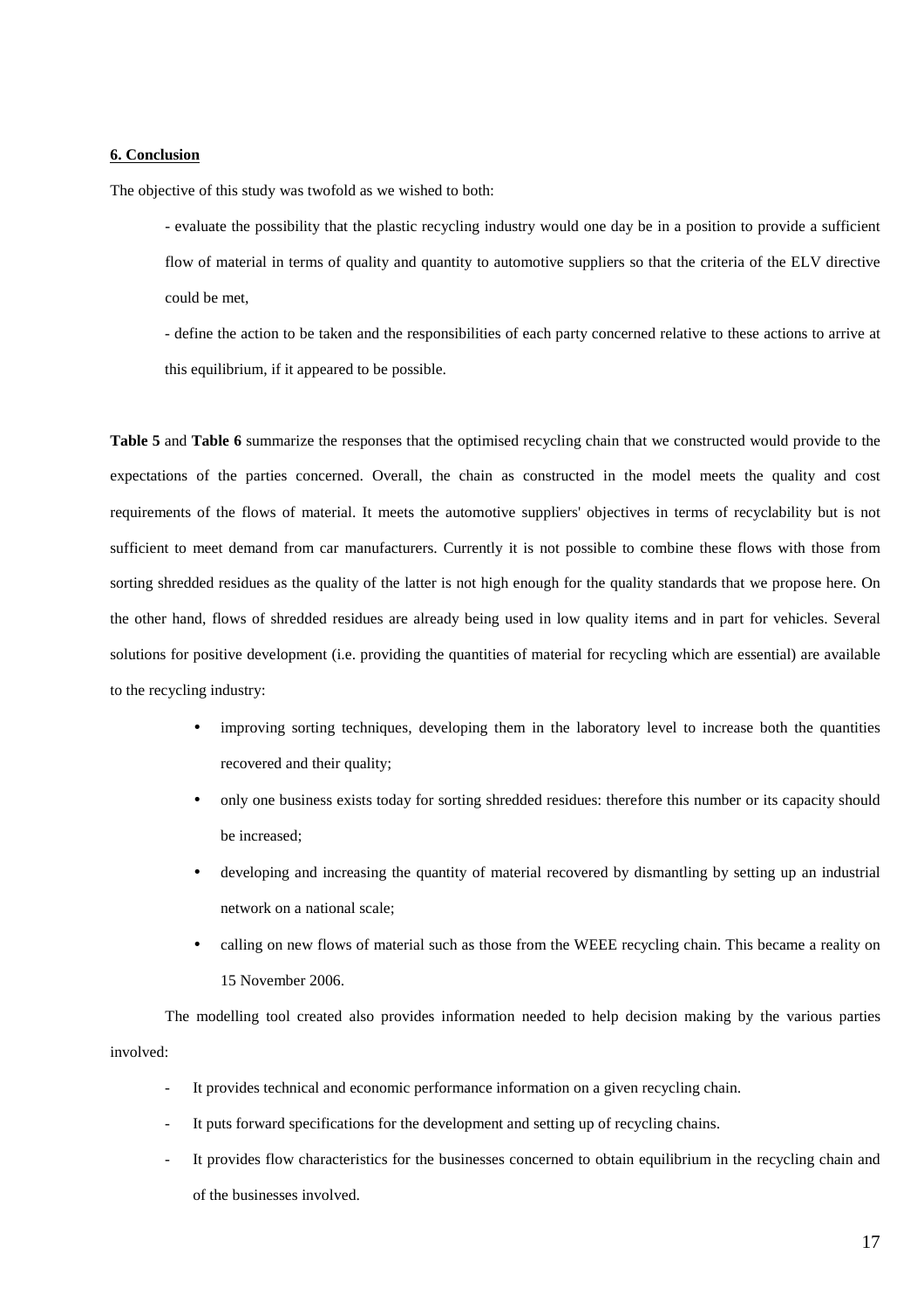- It provides the users of recycled material with the properties of material obtained by the recycling companies and their viability.
- It may also represent a first step towards capitalising on recycling industry data for officially approving vehicles.

Obviously the results must be considered as approximate values, the object of creating the model being to provide orders of magnitude and indicate trends. However, the trends which it allowed us to elucidate and apply in the validation tests, carried out in an industrial setting, are encouraging. Moreover, we have been able to verify that systemic analysis is essential, as the results obtained by maximising all the margins and the separate margins of the businesses are different, showing the interaction between businesses and their sometimes divergent interests, hence the necessity to consider all the businesses involved at the same time. The recycling chain must therefore be considered in its entirety to produce development which provides compromises acceptable to all those concerned. We have also been able to verify the relevance of this approach as the presentation of our results to the different parties involved resulted in the formation of a working group bringing them together with the object of sharing data which should allow the relevance and scope of the model developed for the PP chain to be extended to other materials.

# **6. Aknowledgments**

We would like to thank Frederic Viot, recycling and ecodesign expert of POAE, for his contribution and support in the model development but also for his work and his propositions in the implementation of recycled material use in POAE's design process. This research was financially supported by the European Project SAFFIR carried out by POAE.

# **7- Appendix A: Definition of model indicators and parameters**

| <b>Notation</b> | Definition                                                   |
|-----------------|--------------------------------------------------------------|
|                 |                                                              |
| $M_A$           | The profit margin associated with a given activity, actor or |
|                 |                                                              |
|                 | chain (A for short)                                          |
|                 |                                                              |
| $TR_M$          | The recycling rate associated with a given material, part or |
|                 |                                                              |
|                 | product (M for short)                                        |
|                 |                                                              |
| $PC_{A}$        | The total production cost associated with a given activity,  |
|                 |                                                              |
|                 | actor or chain (A for short)                                 |
|                 |                                                              |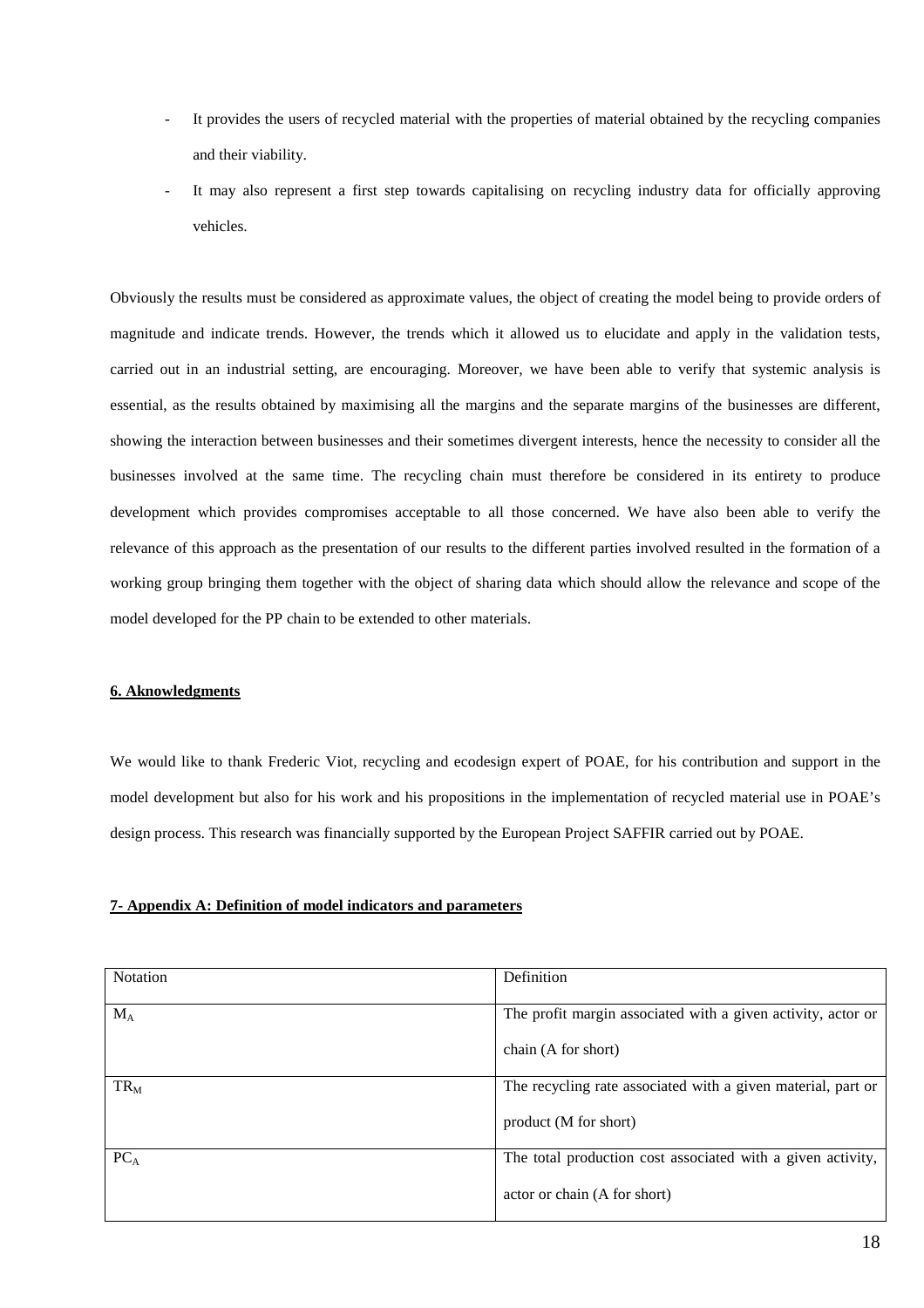| $Qt(I_{AM})$                       | The input quantity associated with a given activity, actor or  |
|------------------------------------|----------------------------------------------------------------|
|                                    | chain (A for short) and with a given material, part or         |
|                                    | product (M for short)                                          |
|                                    |                                                                |
| Qt(O <sub>AM</sub> )               | The output quantity associated with a given activity, actor    |
|                                    | or chain (A for short) and with a given material, part or      |
|                                    | product (M for short)                                          |
| $PrP_{PM}$                         | The process performance associated with a given process (P     |
|                                    | for short) and with a given material, part or product (M for   |
|                                    | short)                                                         |
| $\overline{Q}$ l(O <sub>AM</sub> ) | The output quality associated with a given activity, actor or  |
|                                    | chain (A for short) and associated with a given material,      |
|                                    | part or product (M for short).                                 |
|                                    |                                                                |
| $SP(O_{AM})$                       | The selling price associated with a given activity, actor or a |
|                                    | chain (A for short) and with a given material, part or         |
|                                    | product (M for short)                                          |
| $PuP(I_{AM})$                      | The purchase price associated with a given activity, actor or  |
|                                    | a chain (A for short) and with a given material, part or       |
|                                    | product (M for short)                                          |
| $M_{PM}$                           | The maintenance associated with a given process (P for         |
|                                    | short) and with a given material, part or product (A for       |
|                                    |                                                                |
|                                    | short)                                                         |
| $S_{PM}$                           | The scrap associated with a given process (P for short) and    |
|                                    | with a given material, part or product (M for short)           |
| NE <sub>PA</sub>                   | The number of employees associated with a process (P for       |
|                                    | short) and with an activity, actor or chain (A for short)      |
| <b>WT<sub>PA</sub></b>             | The work time associated with a process (P for short) and      |
|                                    | with an activity, actor or chain (A for short)                 |
| $PrT_{PM}$                         | The process time associated with a given process (P for        |
|                                    | short) and with a given material, part or product (M for       |
|                                    | short)                                                         |
| $Ql(I_{AM})$                       | The input quality associated with a given activity, actor or   |
|                                    |                                                                |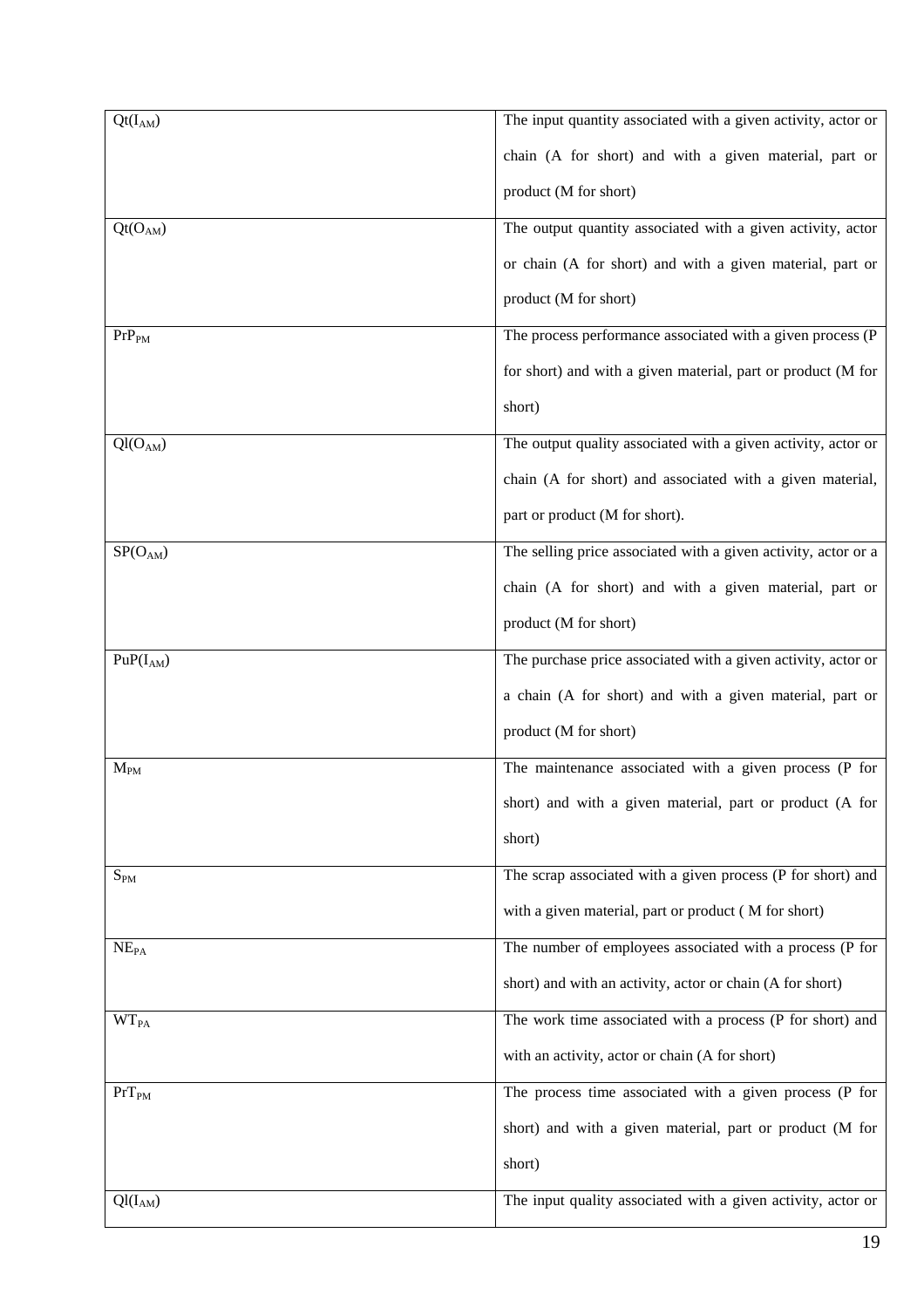|                 | chain (A for short) and associated with a given material,    |  |  |
|-----------------|--------------------------------------------------------------|--|--|
|                 | part or product (M for short).                               |  |  |
| ReMC            | The recycled material choice associated with a given         |  |  |
|                 | material corresponds to the quality distribution of recycled |  |  |
|                 | materials produced by recycling companies                    |  |  |
| SP <sub>V</sub> | The selling price associated with a given virgin material    |  |  |

# **8. References**

1. Maudet, C., et al. "A method for recycled plastic integration in the automotive industry." in 13th CIRP: International Conference on Life cycle Engineering, Leuven (2006), Belgium.

2. European Union, "Directive of the European Parliament and of the Council on end-of-life vehicles." Official Journal of the European Communities, (2000) L 269/342.

3. Ministère de l'écologie et du développement durable, "Décret n° 2003-727 du 1er août 2003 relatif à la construction des véhicules et à l'élimination des véhicules hors d'usage." Journal officiel, n°179 du 5 Août 2003.

4. François, O. "Mass-Balance in post-shredding technology: results of a trial based on the shredding of 201 ELVs-A joint work of Galloo, PSA and Renault." in International Automotive Recycling Congress, Geneva (2003), Switzerland.

5. GHK, Bio Intelligence Service, A study to examine the benefits of the End of Life Vehicles Directive and the costs and benefits of a revision of the 2015 targets for recycling, re-use and recovery under the ELV Directive. In the framework of the contract to provide economic analysis in the context of environmental policies and of sustainable development, Final Report to DG Environment , 2006, 190p.

6. ADEME, "Enquête 2002 sur la filière du recyclage des plastiques en France." Report, (2004), 118p.

7. ADEME, "Bilan du recyclage 1993-2003." Report, (2005), p. 116.

8. Del Vecchio, J.M. and D. Froelich. "La valorisation des VHU par un démontage avancé et optimisé." in Colloque filières et recyclage, Paris (2004), France.

9. Schultmann F., Zumkeller M. and Rentz O.Modeling reverse logistic tasks within closed-loop supply chains: An example from the automotive industry, European journal of operational research, 2006, 171/3, p.1033-1050.

10. Consultic marketing and industrieberatung GmbH, "Plastic waste in European Key Countries: Report of results." PlasticsEurope: Association of Plastics Manufacturers,(2005), 139 p.

11. François, O. "Techniques de valorisation des VHU par le tri post-broyage." in Colloque filières et recyclage, (2004).

12. Bellmann, K. and A. Khare, "European response to issues in recycling car plastics." Technovation, 19(12), (2004) p. 721-734.

13. Le Blanc H.M.,Fleuren H.A. and Krikke H.R., Redesign of a recycling system for LPG-tanks, OR spectrum, 2004, 26, p.283-304

14. APME, "An analysis of plastics consumption and recovery in Europe in 2002-2003." (2004), 20p.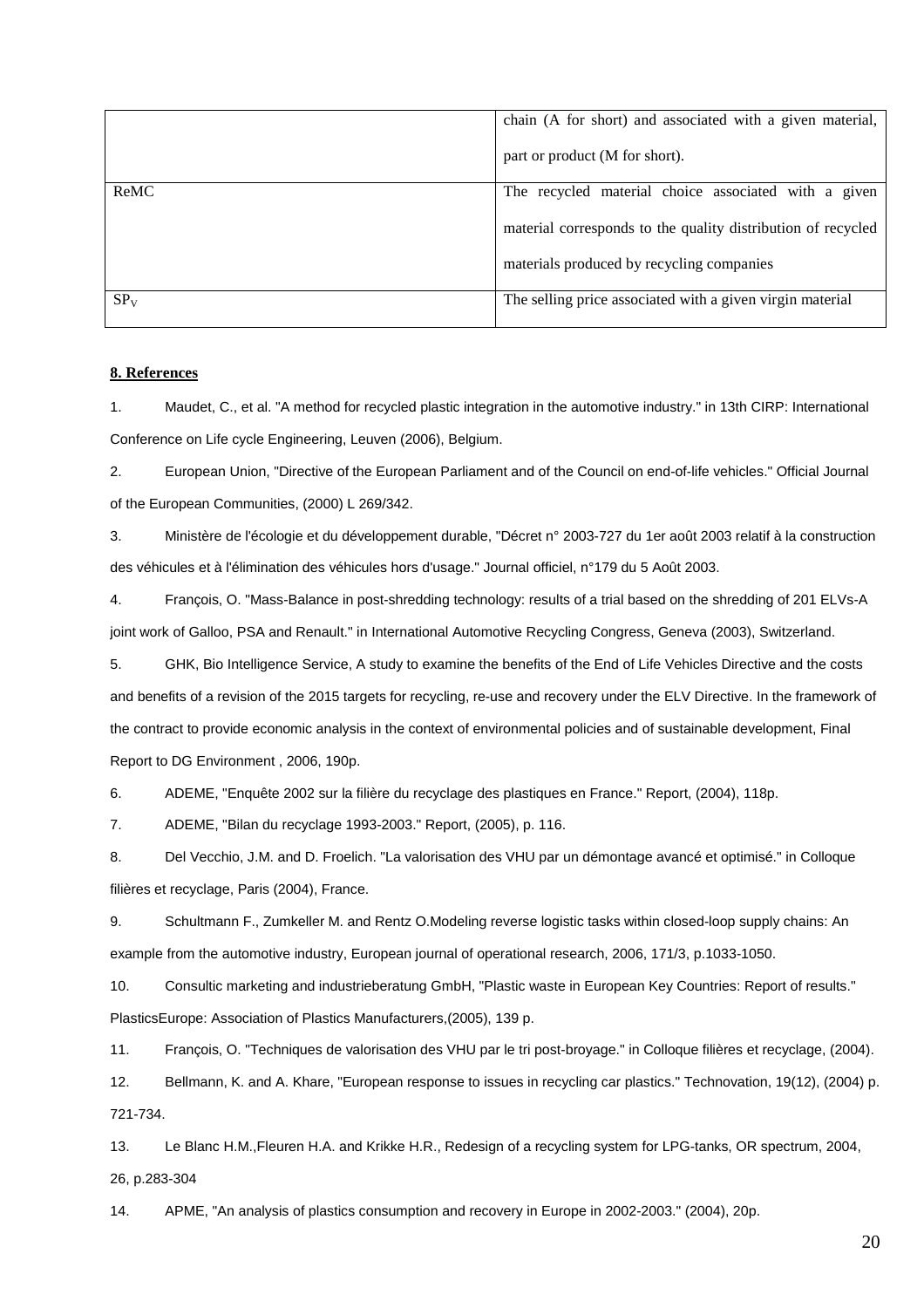15. Lassartes, R. "Processus et résultats de Renault." in Colloque Filières et Recyclage. (2004) Paris.

16. Rossi, M., et al., "Moving towards sustainable plastics: a report card on the six leading automakers." Report of Ecology Center, (2004) 56p.

17. ADEME, Economic study on the management of End-of-life Vehicles, 2003, p.165.

18. Jenseit, W., et al., "Recovery options for plastics parts from End-of-Life Vehicles: an Eco-Efficiency Assessment." Report, Öko-Institut for APME (2004).

19. European Union, "Directive 2005/64/CE Type-approval of motor vehicles with regard to their reusability, recyclability and recoverability and amending Council Directive 70/156/EEC" Official Journal of the European Communities, (2005) L 310/10.

20. Gungor, A. and S.M. Gupta, "Issues in environmentally conscious manufacturing and product recovery: a survey." Computers and Industrial Engineering, Vol 36/4, (1999), p 811-853.

21. Mathieux, F., Froelich, D., & Moszkowicz, P., "ReSICLED: a new recovery-conscious design method for complex products based on a multicriteria assessment of the recoverability." Journal of Cleaner Production, (2006).

22. Tonnelier, P., Millet, D., Richir, S., LeCoq, M., "Is it possible to evaluate the recovery potential earlier in the design process proposal of a qualitative evaluation tool. ", Journal of Engineering Design, vol. 15, n°5, 2003.

23. Maudet C., A synthesis of plastics waste quantity and plastic recovery technologies: an application to polypropylene reinforced by glass fiber, SAFFIR, 2003, Projet Eureka, p.58.

24. Van Schaik, A., "Theory of recycling systems: Applied to car recycling." pHd study, Delft University of technology: Delft, (2004) 237p.

25. Fleischmann, M., et al., "A characterisation of logistics networks for product recovery." Omega, 28(6 SU -)(2000) : p. 653-666.

26. Garcia, R., "Product chain management to facilitate design for recycling of post consumer plastics: case studies of polyurethane and acrylic use in vehicles.", International Institute for Industrial Environmental Economics (IIIEE): Lund University, (2000) p. 108.

27. Krikke, H., J. Bloemhof-Ruwaard, and L.N. Van Wassenhove, "Design of closed loop supply chains: a production and return network for refrigerators, in Reasearch in management." E. Report, Erasmus Research Institute og Management: Erasmus Universiteit Rotterdam (2001) p. 33.

28. Ferrao, P. and J. Amaral, "Assessing the economics of auto recycling activities in relation to European Union Directive on end-of-life vehicles." Technological forecasting and social change, 73(3), (2006) p. 277-289.

29. ADEME, "Panorama européen des éco-organismes ou stuctures assumant la responsabilité des producteurs pour la gestion des produits en fin de vie." Report, (2003) 150 p.

30. Maudet, C., Bertoluci, G. and D. Froelich, "Choice of an adapted end-of-life scenario by recovery chain modelling." in 17ème Congrès Mondial IMACS: Calcul Scientifique, Mathématiques Appliquées et Simulation, (2005) Paris, France.

31. Clivillé V., Berrah L., Methodological guidelines for performance measurement systems in a supply chain context, International Workshop of Performance Measurement (IWPM 2005), Bordeaux, France, June 2005, p.12.

21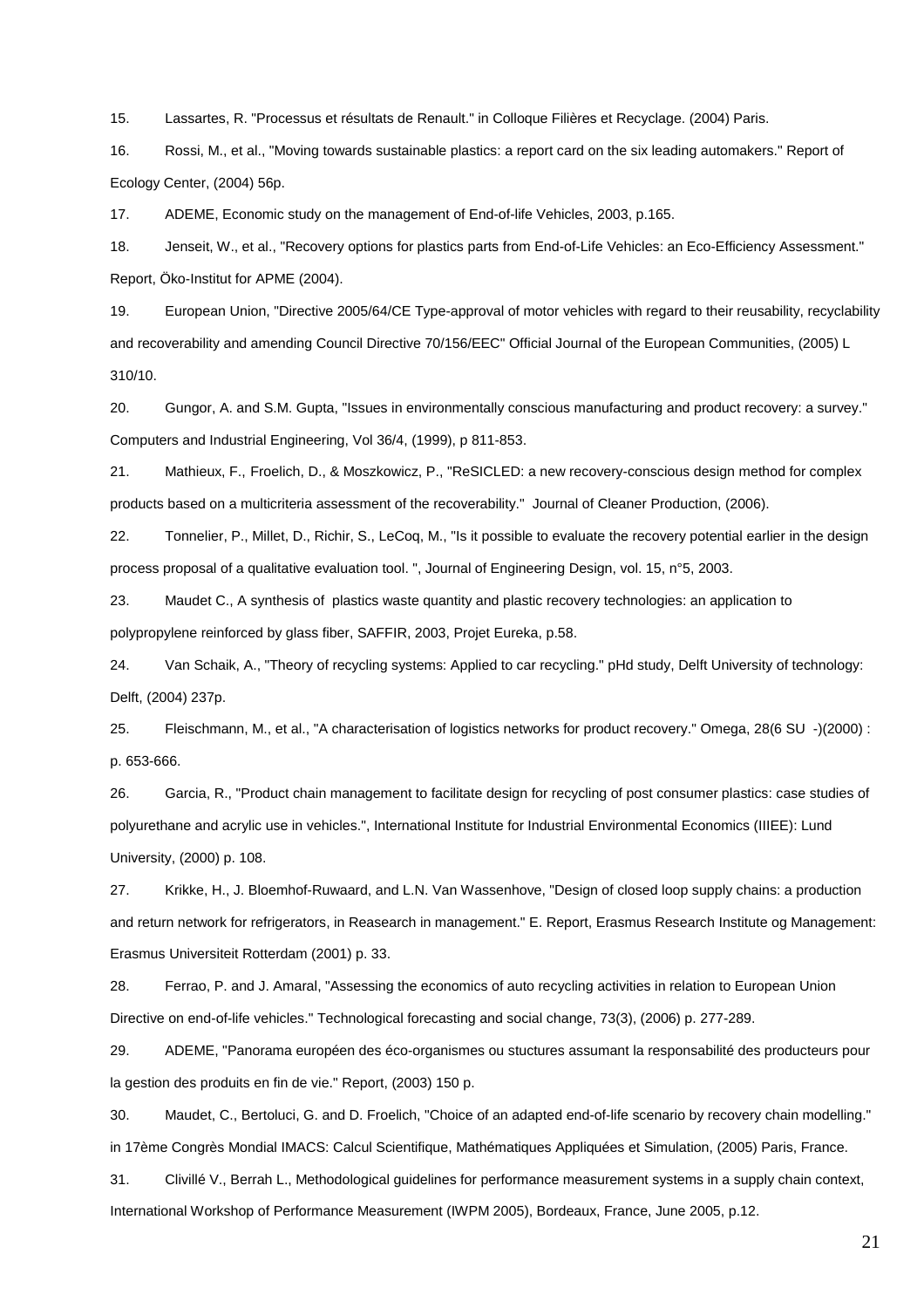32. Tahon, C., "Evaluation des performances des systèmes de production. IC2 productique." ed. Lavoisier, (2003).

33. Toupé, P.Y., "Intégration du démantèlement des fonctions automotives à la conception." in Mastere "Eco-concetion et management environnemental." Student report ENSAM Chambery,(2004), 70 p.



**Figure 1: Difference between ELV and new vehicle material composition** 



**Figure 2: Main automotive components' recycling chains (adapted from [8, 9])** Legend : MR=Material Recycling,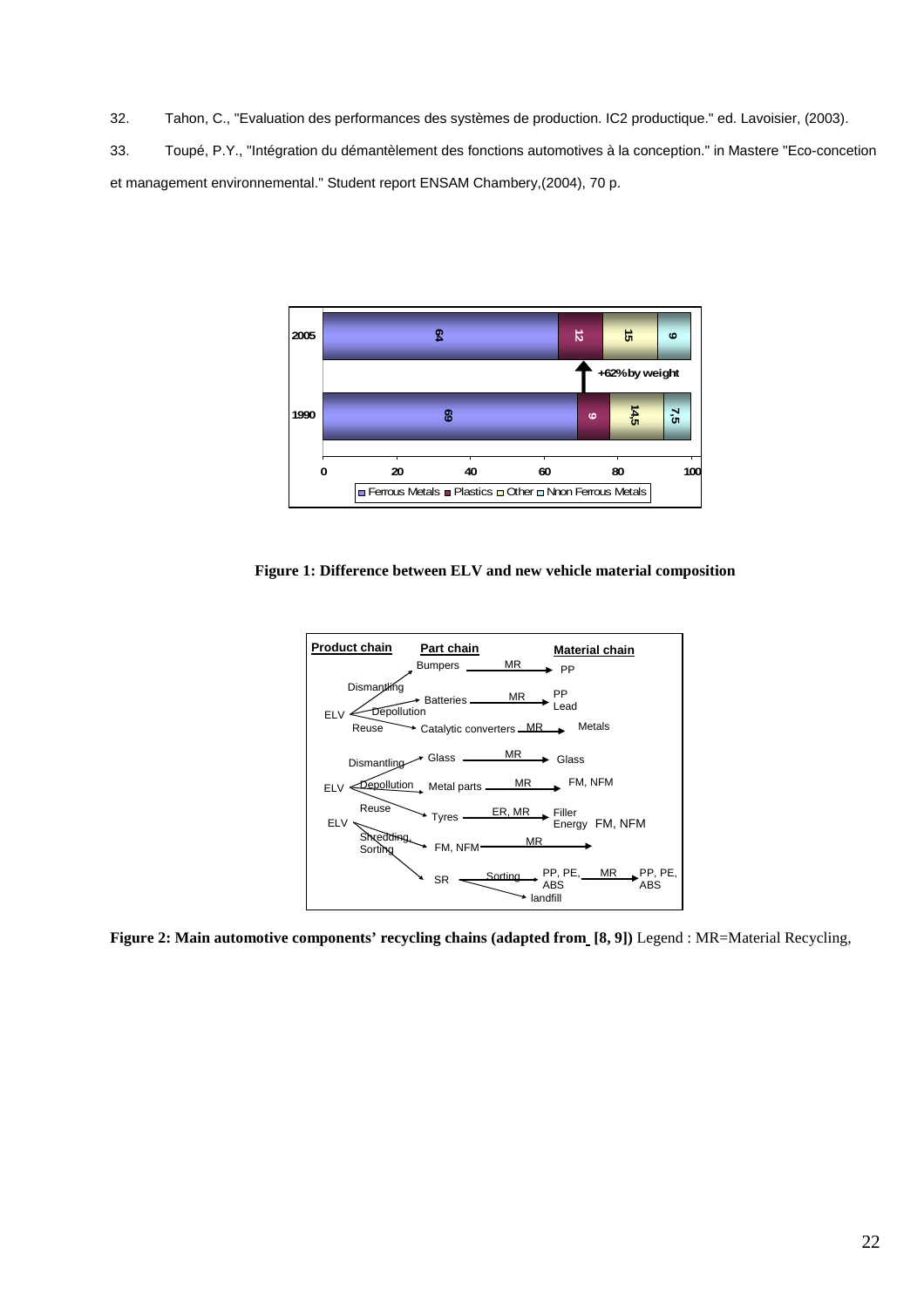

**Figure 3: ELV management** 



**Figure 4: PP recycling and recycled PP use in automotive high performance parts [1]**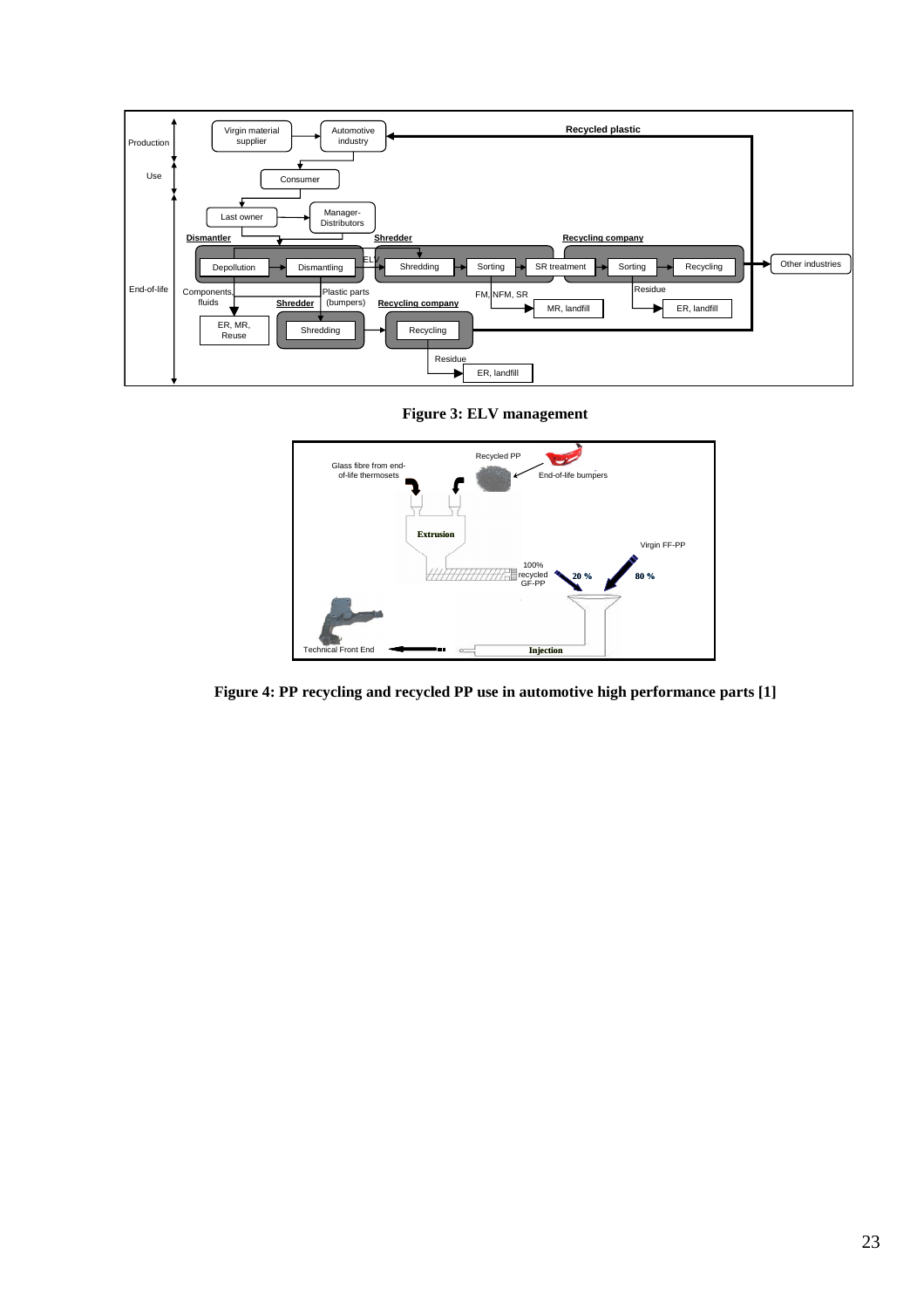

**Figure 5: Diagram of the modelled recycling chain: a regional PP recycling chain** 

| <b>Material flows</b>                                                       | Economic flows                                        | Process characteristics                                               |
|-----------------------------------------------------------------------------|-------------------------------------------------------|-----------------------------------------------------------------------|
| -Product<br>-Quality<br>-Quantity<br>-Downstream source<br>-Upstream source | -Selling price<br>-Purchase price<br>-Production cost | -Effectiveness<br>-Treatment capacity<br>-Process time<br>-Scrap rate |



**Figure 6: Synthesis of the flow measured for each model actor**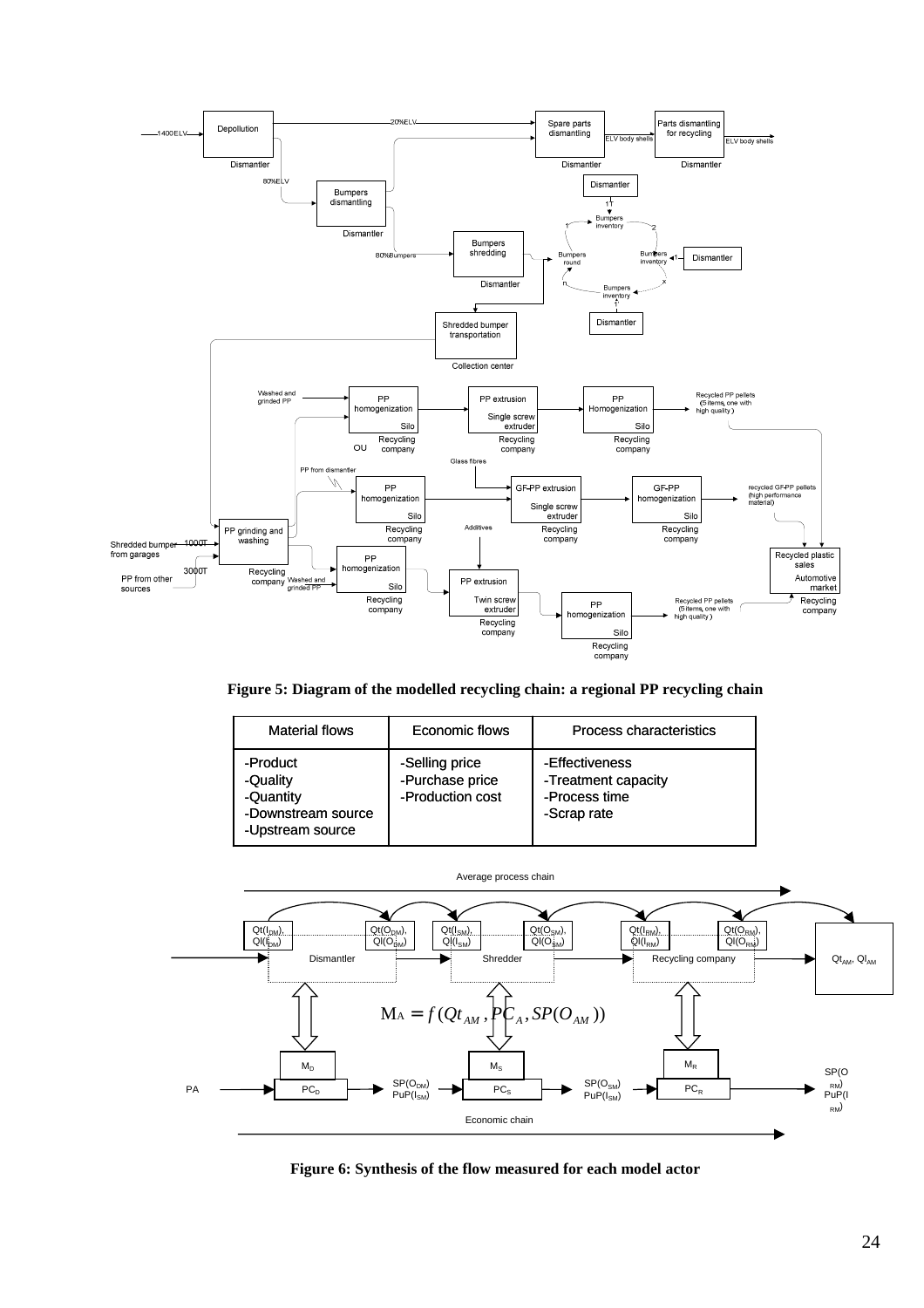

**Figure 7: Indicators and model parameters used to evaluate technical and economic performance of our model scenarios. The definition of indicators and model parameters are presented in Appendix A.** 

| ELV number | Scale over the territory                          | Available flows of bumpers |
|------------|---------------------------------------------------|----------------------------|
|            |                                                   |                            |
| 1800000    | Available over the French territory               | 36000                      |
|            |                                                   |                            |
| 1200000    | Collected over the French territory               | 24000                      |
|            |                                                   |                            |
| 480000     | Collected by authorized and certified dismantlers | 9600                       |
|            |                                                   |                            |
| 70000      | Collected over the region chosen                  | 1400                       |
|            |                                                   |                            |

**Table 1: Sizing of the available flows of bumpers under specific conditions (data 2004)** 

| <b>Performance</b> | <b>Criteria</b>                                   |
|--------------------|---------------------------------------------------|
| Technical          | C1: Treatment capacity                            |
|                    | C <sub>2</sub> : Effectiveness                    |
|                    | C3 : Respect of legislation objectives            |
| Economic           | C4: Viability/stability of one actor or one chain |
|                    | C5: Adequacy with market demands                  |
|                    | C6 : Profitability                                |
|                    | C7: Financial support                             |
| Organizational     | C8 : Collaboration between actors                 |
|                    | C9 : Actors' professionalization                  |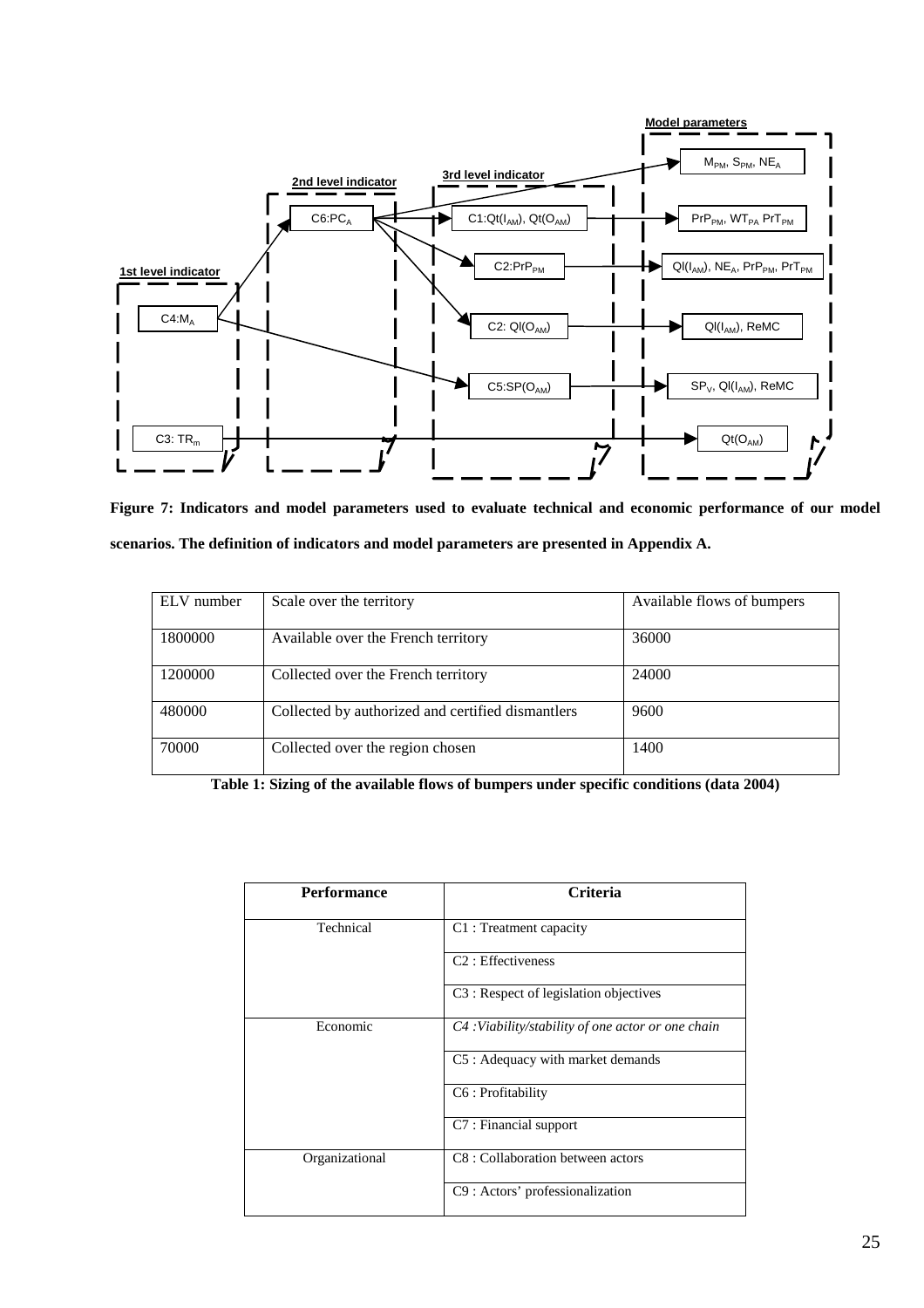|               | C10 : Employees' competences   |
|---------------|--------------------------------|
| Environmental | C11 : Exhaustion of ressources |
|               | $C12:$ Energy consumption      |
|               | $C13:$ waste                   |

# **Table 2: Assessment criteria selected to evaluate the performance of recycling chain.**

| <b>Stakeholders</b> | <b>Objectives</b>    | Performance    | Criteria        | <b>Indicator</b>     | <b>Value</b>        |
|---------------------|----------------------|----------------|-----------------|----------------------|---------------------|
| Society             | 1- Viability and     | Societal       | C <sub>4</sub>  | Profit margin of the | Equilibrium or $>0$ |
| Government          | perennity of         | Economic       |                 | chain                |                     |
|                     | recycling chains     | Technical      | C1              | Recycled material    | Adequacy with a     |
|                     | 2- Information on    | Organizational |                 | volume produced      | given market        |
|                     | chain performance    | Environmental  | C2              | Quality              | New trade outlets   |
|                     | 3- Respect of        |                | $\overline{C5}$ | Price                | Adequacy with a     |
|                     | legislation          |                |                 |                      | given market        |
|                     | objectives           |                | $\overline{C3}$ | Recycling rate       | 85%                 |
| Car manufacturers   | 1- Viability of ELV  | Technical      | C4/C7           | Profit margin of the | Equilibrium or $>0$ |
|                     | recovery chain: no   | Economic       |                 | chain                |                     |
|                     | financial support    |                | C1              | Recycled material    | 32500T of PP        |
|                     | 2- Choice of end-    |                |                 | volume produced      | (Renault 50kg of PP |
|                     | of-life scenarios to |                |                 |                      | for $2015$ )        |
|                     | implement            |                | $\overline{C3}$ | Recycling rate       | 85%                 |
|                     | 3- Information on    |                | C <sub>2</sub>  | Quality              | new high quality    |
|                     | performance for      |                |                 |                      | outlets             |
|                     | decision making in   |                | C <sub>5</sub>  | Price                | < virgin material   |
|                     | design               |                |                 |                      | price               |
|                     | 3- Respect of        |                |                 |                      |                     |
|                     | legislation          |                |                 |                      |                     |
|                     | objectives           |                |                 |                      |                     |
|                     | 4- Increase of       |                |                 |                      |                     |
|                     | recycled plastic use |                |                 |                      |                     |
| Automotive          | 1- Recycling         | Economic       | C4/C6           | Profit margin of the | Equilibrium or $>0$ |
| suppliers           | companies as         | Technical      |                 | recycling company    |                     |
|                     | supplier             | Organizational | $\overline{C1}$ | Recycled material    | 10000T of PP (15%)  |
|                     | 2- Recovery          |                |                 | volume produced      | of purchases)       |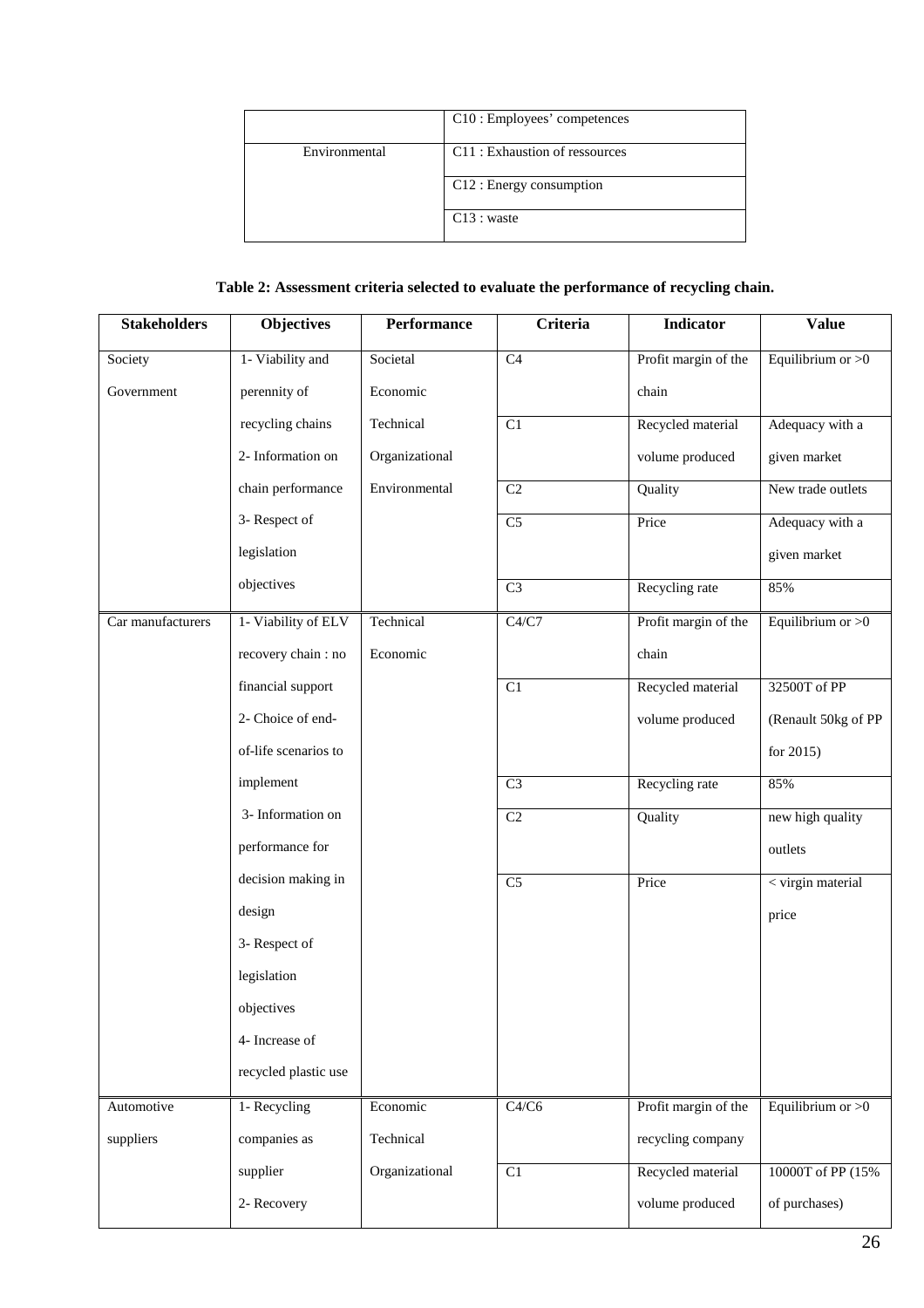|                 | solutions for their |                | $\overline{C3}$ | Part recycling rate | Maximum             |
|-----------------|---------------------|----------------|-----------------|---------------------|---------------------|
|                 | parts               |                | C2              | Quality             | Adequacy with       |
|                 | 3- Respect of       |                |                 |                     | structural part     |
|                 | legislation         |                |                 |                     | specifications      |
|                 | objectives          |                | $\overline{C5}$ | Price               | $15\% <$ virgin     |
|                 | 3-Increase of high  |                |                 |                     | material price      |
|                 | mechanical          |                |                 |                     |                     |
|                 | performance         |                |                 |                     |                     |
|                 | material use in     |                |                 |                     |                     |
|                 | design              |                |                 |                     |                     |
|                 | 4- Forecast car     |                |                 |                     |                     |
|                 | manufacturers'      |                |                 |                     |                     |
|                 | demand              |                |                 |                     |                     |
|                 | 5- Potential        |                |                 |                     |                     |
|                 | performance of      |                |                 |                     |                     |
|                 | recycling           |                |                 |                     |                     |
|                 | companies           |                |                 |                     |                     |
| Recycling chain | 1- Viability        | Economic       | C4              | Profit margin of    | Equilibrium or $>0$ |
| actors          | 2- Increase of      | Technical      |                 | dismantling and PP  |                     |
|                 | inputs and outputs  | Organizational |                 | recycling           |                     |
|                 | 3- New high quality |                | $\overline{C6}$ | Production cost     | minimize            |
|                 | outlets             |                | C <sub>1</sub>  | Recycled material   | Adequacy with       |
|                 | 4-Find the right    |                |                 | volume produced     | upstream and        |
|                 | organization        |                |                 |                     | downstream          |
|                 |                     |                |                 |                     | specifications      |
|                 |                     |                | C <sub>2</sub>  | Quality             | new high quality    |
|                 |                     |                |                 |                     | outlets             |
|                 |                     |                | $\overline{C5}$ | Price               | Adequacy with the   |
|                 |                     |                |                 |                     | market (for example |
|                 |                     |                |                 |                     | the automotive one) |

**Table 3: Performance assessment: definition of the assessment objectives for each stakeholder and of the** 

**performance indicators associated.**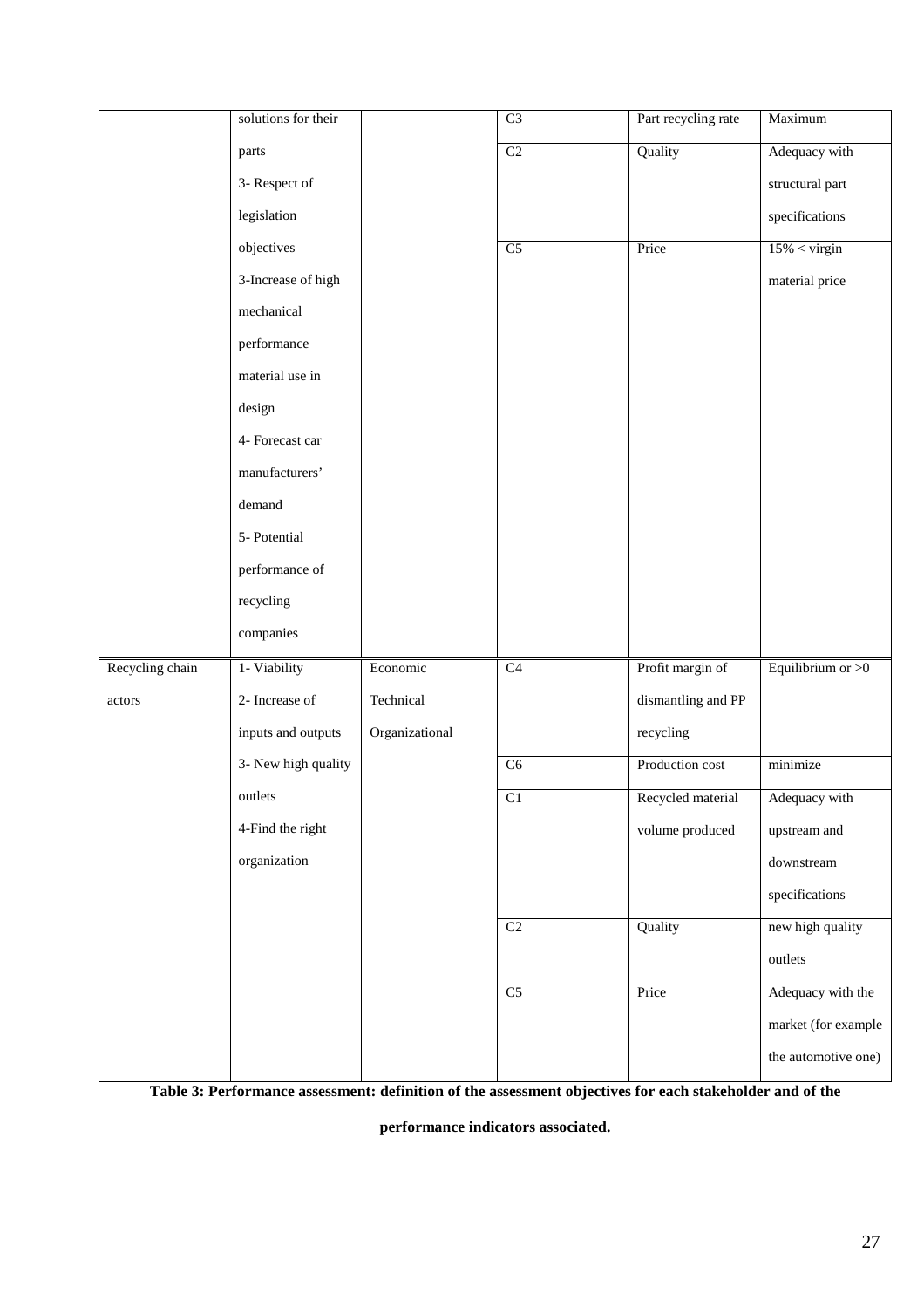

# **Figure 8: Stages of the model experiment**

|                             | <b>Notation</b>          | <b>Definition</b>                                                                                   | <b>Variation</b>         |
|-----------------------------|--------------------------|-----------------------------------------------------------------------------------------------------|--------------------------|
|                             | % $ELV_D$                | Rate of ELV from insurance companies associated<br>with dismantlers                                 | $\Delta$                 |
|                             | $WeELV_D$                | ELV average weight associated with dismantlers                                                      | $\overline{\mathbf{z}}$  |
| Evolution                   | Re <sub>SPD</sub>        | Revenue associated with spare parts and with $\vert \Delta \vert$<br>dismantlers                    |                          |
| parameters<br>linked to the | We <sub>BD</sub>         | Dismantled bumpers weight associated with 7<br>dismantlers                                          |                          |
| context                     | $N_D$                    | Number of dismantlers who dismantle bumpers                                                         | $\overline{\mathcal{A}}$ |
|                             | $SP(O_{DUB})$            | Selling price associated with unshredded bumpers<br>and with dismantlers and recycling companies    | $\overline{\mathcal{A}}$ |
|                             | $PrT_D$                  | Process time associated withe the dismantling of<br>ELV from insurance companies                    | Iя                       |
|                             | $SP(O_{DBS})$            | Selling price associated with ELV body shells and<br>with dismantlers                               | $\overline{\mathcal{A}}$ |
| Variation<br>parameters     | <b>ReMC<sub>PP</sub></b> | The recycled PP choice corresponds to the quality<br>distribution of recycled materials produced by | $\overline{\mathbf{z}}$  |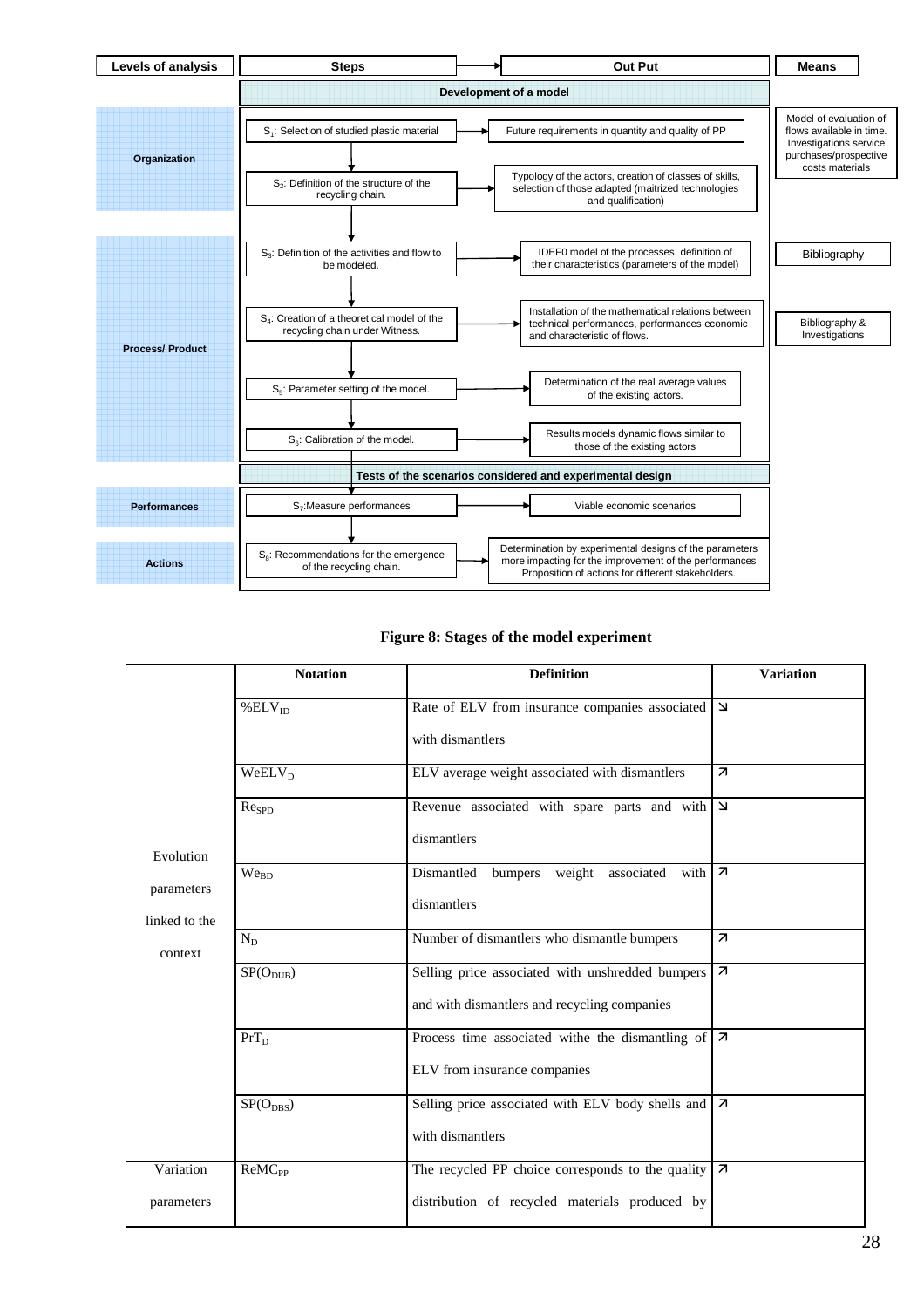|                   | recycling companies                                                                 |  |
|-------------------|-------------------------------------------------------------------------------------|--|
| SP <sub>Vpp</sub> | The selling price associated with virgin PP and with $ 7 \rangle$<br>a given market |  |
| $Qt(I_{RPP})$     | The input quantity associated with PP and with $  \nabla$<br>the recycling company  |  |

**Table 4: Variation parameters for margin maximization** 



# **Figure 9: Experimental design results: effects of the most influential parameters on actors' margins**

| <b>Variables</b>                | <b>Notation</b>                                   | <b>Initial values</b> | <b>Maximized values</b> |
|---------------------------------|---------------------------------------------------|-----------------------|-------------------------|
| 1 <sup>st</sup> level indicator | $M_{\text{dismanthing}}(\boldsymbol{\in} / ELV)$  | $-56$                 | 27 [19:35]              |
|                                 | $M_{dismantlerr}(\boldsymbol{\epsilon}/ELV)$      | 100                   | 113 [79;147]            |
|                                 | $M_{\text{Precycling}} (\boldsymbol{\epsilon}/T)$ | $-369$                | 180 [126;234]           |
|                                 | $M_{\text{RecyComp}}(\mathcal{E}/T)$              | $-71,2$               | 186 [130;242]           |
|                                 | TRPP $(\%)$                                       | $+1\%$                | $+1,6%$                 |
| $2nd$ level indicator           | $PC_{dismanting} (\epsilon/T)$                    | 409                   | 275                     |
|                                 | $PC_{PPrecycling} (\epsilon/T)$                   | 1258                  | 1100                    |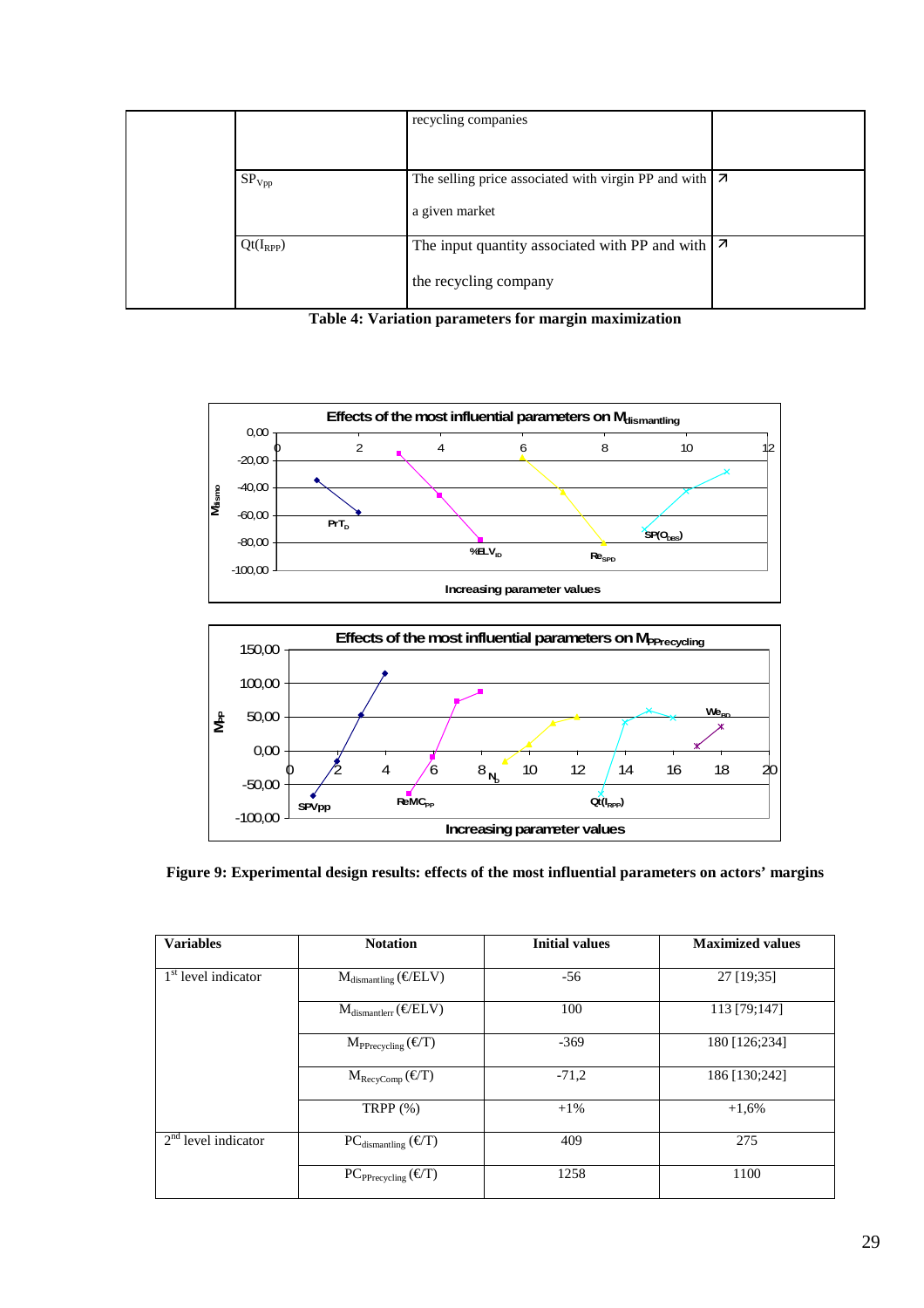| 3 <sup>rd</sup> level indicator | $Qt(I_{\text{RecyCompPP}})$ (T)                                                | 3756                                                      | 6866                                   |
|---------------------------------|--------------------------------------------------------------------------------|-----------------------------------------------------------|----------------------------------------|
|                                 | $Qt(O_{RecyCompPP})$ (T)                                                       | 3400                                                      | 5825                                   |
|                                 | $Qt(I_{dismantlerELV})$                                                        | 1398                                                      | 2462                                   |
|                                 | Qt(O <sub>dismantlerBumper</sub> ) (T)                                         | 11                                                        | 1850                                   |
|                                 | $PrP_{recyclingPP}(T/h)$                                                       | $\overline{0.9}$                                          | 1,5                                    |
|                                 | $\mathrm{PrP}_{\mathrm{dismanthingELV}}\left(\mathrm{ELV}/\mathrm{h}\right)$   | $\rm 0.8$                                                 | 1,5                                    |
|                                 | $Q1(O_{\text{RecyCompPP}})$                                                    | 70% of low quality                                        | 50% of high quality                    |
|                                 | $SP(O_{recyclingPP}) (\boldsymbol{\epsilon}/T)$                                | 889                                                       | 1330                                   |
| Parameters                      | $\text{Re}_{\text{SPD}}(\boldsymbol{\epsilon})$                                | $\boldsymbol{0}$                                          | $\boldsymbol{0}$                       |
|                                 | % ELV <sub>ID</sub>                                                            | $\overline{80}$                                           | $\overline{40}$                        |
|                                 | $PrT_D(h)$                                                                     | Uniform $(1,6)$                                           | uniform(1,4)                           |
|                                 | <b>WeELV</b> <sub>D</sub>                                                      | 1                                                         | 1,2                                    |
|                                 | $\overline{\text{SP}_{\text{Vpp}}(\text{\ensuremath{\mathfrak{C}}}/\text{T})}$ | $\overline{0}$                                            | 20%                                    |
|                                 | $Qt(I_{RecyCompPP})$                                                           | Initial                                                   | Initial*4                              |
|                                 | $N_D$                                                                          | $\mathbf{1}$                                              | 100                                    |
|                                 | $\overline{\text{SP}(O_{\text{DismantlerUB}})}$                                | $\overline{\text{SP}(\text{O}_\text{DismantlerUB}})}$ =40 | $SP(O_{DismantlerUB}) = 160$           |
|                                 | $SP(I_{\text{RecyCompShredBump}})$ ( $\epsilon/T$ )                            | $SP(I_{\text{RecyCompShredBump}})=238$                    | $SP(I_{\text{RecyCompShredBump}})=371$ |
|                                 | We <sub>BD</sub> (T)                                                           | 0,01                                                      | 0,02                                   |
|                                 | $SP(O_{DBS}) (\epsilon/T)$                                                     | 40                                                        | 100                                    |
|                                 | ReMC <sub>PP</sub> (% high quality)                                            | 5%                                                        | 50%                                    |

**Table 5: Indicators' and model parameters' values after experimental design** 

| <b>Stakeholders</b> | Objectives                                    | <b>Values</b>    |
|---------------------|-----------------------------------------------|------------------|
| Society             | Viability and perennity of recycling chains   | $++$             |
| Government          | Information on chain performance              | $++$             |
|                     | Respect of legislation objectives             | Contribution $+$ |
| Car manufacturers   | Viability of ELV recovery chain: no financial | $++$             |
|                     | support                                       |                  |
|                     | Choice of end-of-life scenarios to implement  | $-+$             |
|                     | Information on performance for decision       | $++$             |
|                     | making in design                              |                  |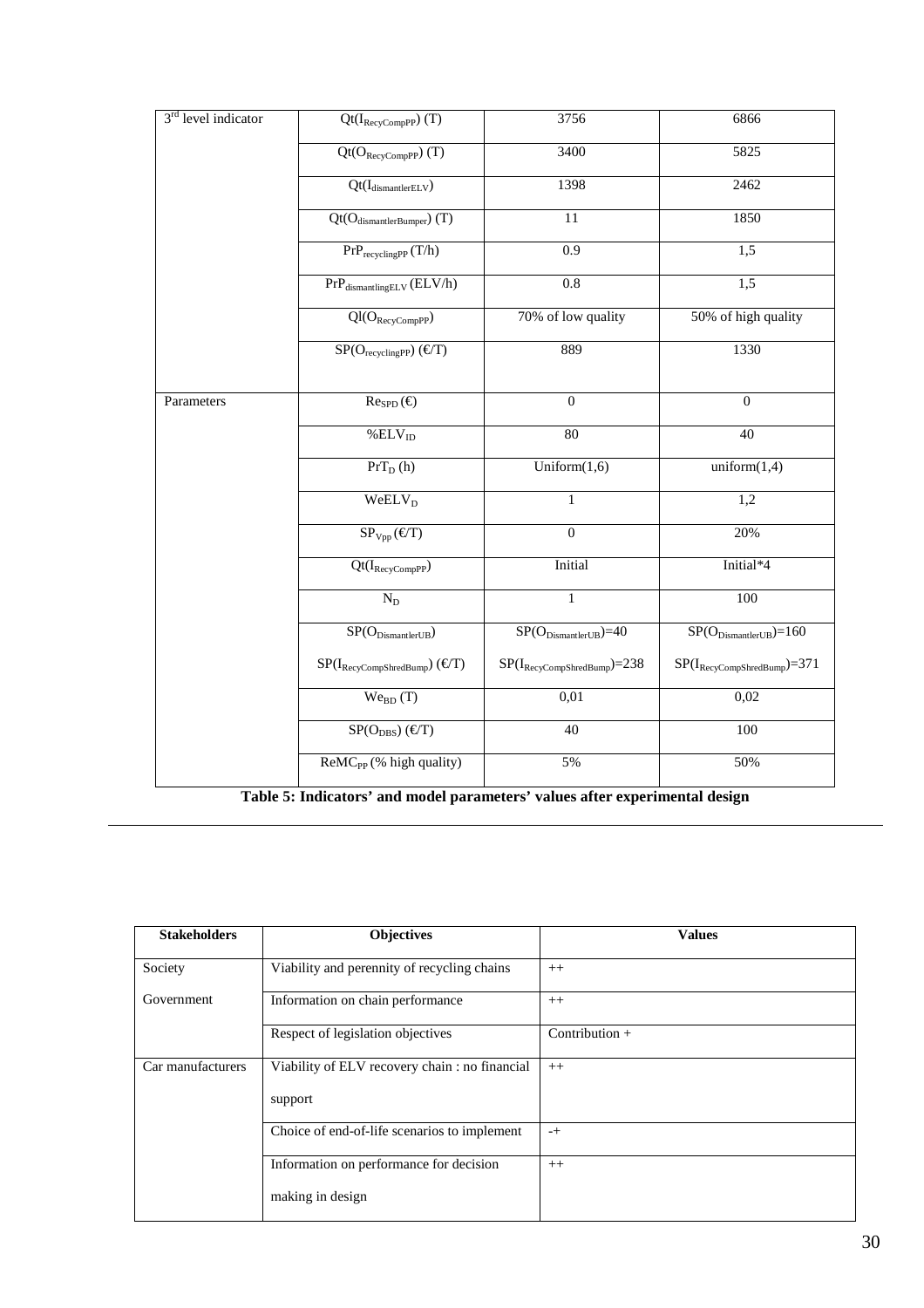|                 | Respect of legislation objectives            | Contribution $+$                                  |
|-----------------|----------------------------------------------|---------------------------------------------------|
|                 | Increase of recycled plastic use             | ++ (Response to Renault objectives with our chain |
|                 |                                              | based on certified dismantlers)                   |
| Automotive      | Recycling companies as supplier              | $++$                                              |
| suppliers       | Increase of high mechanical performance      | $+$                                               |
|                 | material use in design                       |                                                   |
|                 | Recovery solutions for their parts           | $+$                                               |
|                 | Forecast car manufacturers' demand           | $++$                                              |
|                 | Potential performance of recycling companies | $++$                                              |
| Recycling chain | Viability                                    | $++$                                              |
| actors          | Increase of inputs and outputs               | $++$                                              |
|                 | New high quality outlets                     | $++$                                              |
|                 | Find the right organization                  | $-+$                                              |

**Table 6 :Contribution of the proposed recycled chain to fulfil stakeholders' objectives** 

| <b>Stakeholders</b>                     | <b>Actions</b>                         | Consequences                                    |  |  |
|-----------------------------------------|----------------------------------------|-------------------------------------------------|--|--|
| <b>Recycling company specifications</b> |                                        |                                                 |  |  |
| Automotive industry                     | Recycled plastic price increase linked | 7SP <sub>Vpp</sub>                              |  |  |
| Society                                 | to virgin material price increase      |                                                 |  |  |
| Automotive industry                     | Production of high quality recycled    | $\n  7ReMCPP\n$                                 |  |  |
| Recycling company                       | material= new outlets                  |                                                 |  |  |
| Automotive industry                     | Treatment of new sources (new parts,   | $\boldsymbol{\pi} Q t(I_{\text{RecyCompBump}})$ |  |  |
| Recycling company                       | new material)                          | $7N_D$                                          |  |  |
| Dismantler                              |                                        |                                                 |  |  |
| Recycling company                       | Sources number increase                | $7N_D$                                          |  |  |
| Recycling chain actors                  |                                        | $\pi Qt(I_{\text{RecyCompPP}})$                 |  |  |
| Recycling company                       | Low price material                     | $\Delta SP(O_{PP})$                             |  |  |
| Dismantler                              |                                        |                                                 |  |  |
| Society                                 |                                        |                                                 |  |  |
| <b>Dismantler specifications</b>        |                                        |                                                 |  |  |
| Dismantler                              | New recyling activity (bumper          | $\mathbf{\Delta}$ Re <sub>SPD</sub>             |  |  |
| Automotive industry                     | dismantling) or dismantling            |                                                 |  |  |
|                                         | industrialization                      |                                                 |  |  |